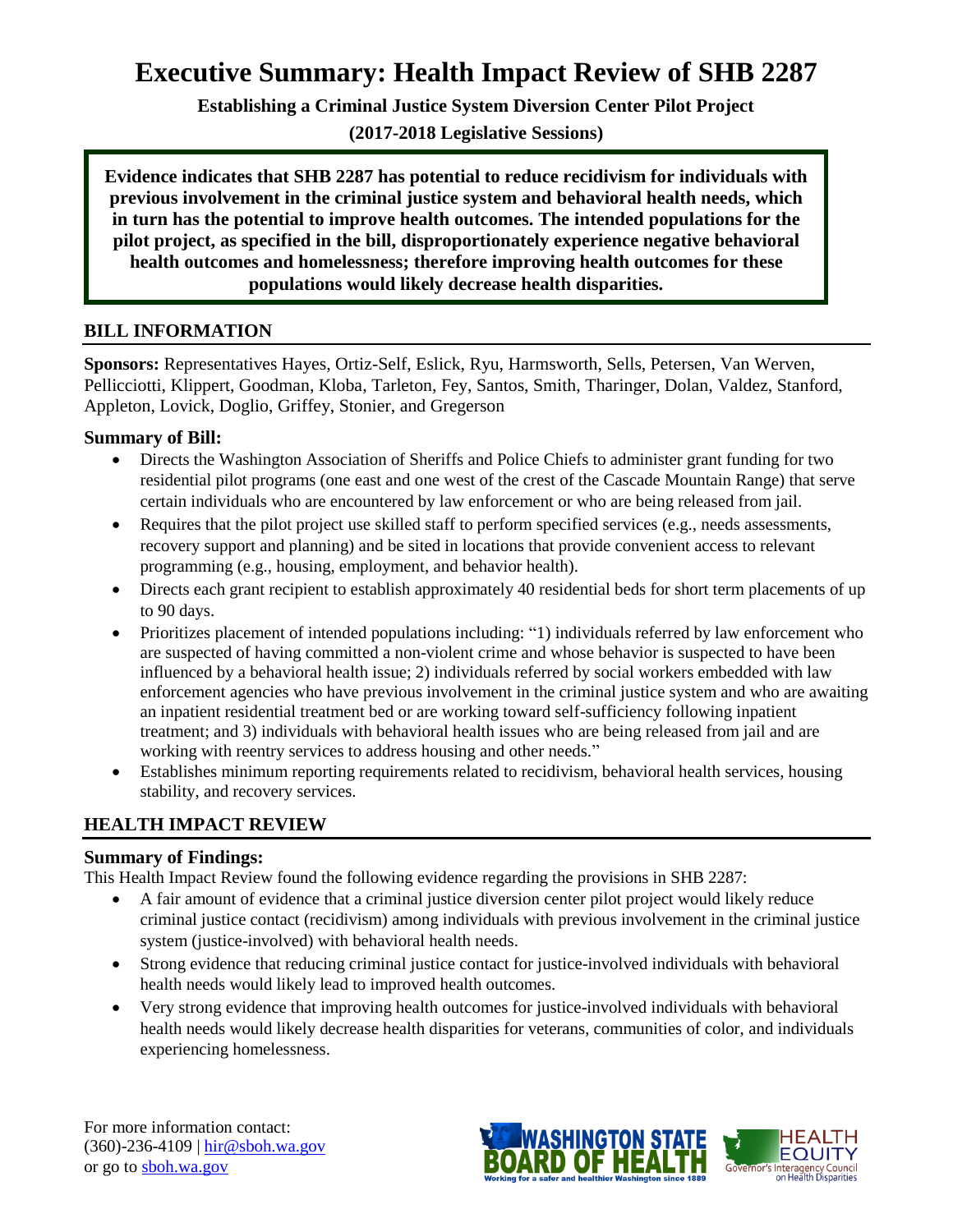# **Health Impact Review of SHB 2287**

**Establishing a Criminal Justice System Diversion Center Pilot Project**

## **February 1, 2018**

Staff Contact: Caitlin Lang

## **Contents**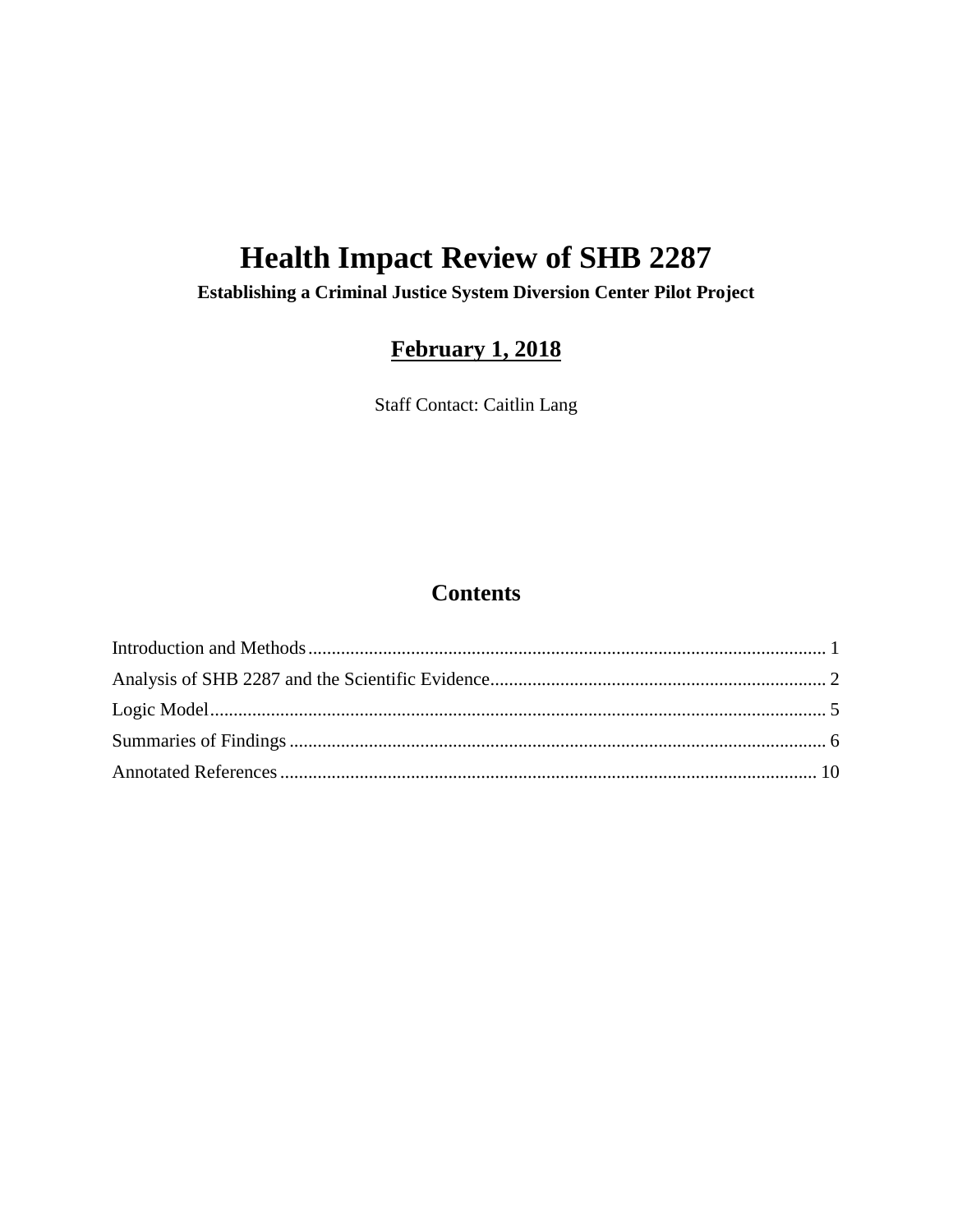## **Introduction and Methods**

<span id="page-2-0"></span>A Health Impact Review is an analysis of how a proposed legislative or budgetary change will likely impact health and health disparities in Washington State (RCW 43.20.285). For the purpose of this review 'health disparities' have been defined as the differences in disease, death, and other adverse health conditions that exist between populations (RCW 43.20.270). This document provides summaries of the evidence analyzed by State Board of Health staff during the Health Impact Review of Substitute House Bill 2287 [\(SHB 2287\)](http://lawfilesext.leg.wa.gov/biennium/2017-18/Pdf/Bills/House%20Bills/2287-S.pdf) from the 2017-2018 legislative sessions.

Staff analyzed the content of SHB 2287 and created a logic model depicting possible pathways leading from the provisions of the bill to health outcomes. We consulted with experts and contacted stakeholders with diverse perspectives on the bill. State Board of Health staff can be contacted for more information on which stakeholders were consulted on this review. We conducted objective reviews of the literature for each pathway using databases including PubMed and Google Scholar.

The following pages provide a detailed analysis of the bill including the logic model, summaries of evidence, and annotated references. The logic model is presented both in text and through a flowchart (Figure 1). The logic model includes information on the strength of the evidence for each relationship. The strength-of-evidence has been defined using the following criteria:

- Not well researched: the literature review yielded few if any studies or only yielded studies that were poorly designed or executed or had high risk of bias.
- **A fair amount of evidence:** the literature review yielded several studies supporting the association, but a large body of evidence was not established; or the review yielded a large body of evidence but findings were inconsistent with only a slightly larger percent of the studies supporting the association; or the research did not incorporate the most robust study designs or execution or had a higher than average risk of bias.
- **Strong evidence:** the literature review yielded a large body of evidence on the relationship (a vast majority of which supported the association) but the body of evidence did contain some contradictory findings or studies that did not incorporate the most robust study designs or execution or had a higher than average risk of bias; or there were too few studies to reach the rigor of 'very strong evidence'; or some combination of these.
- **Very strong evidence:** the literature review yielded a very large body of robust evidence supporting the association with few if any contradictory findings. The evidence indicates that the scientific community largely accepts the existence of the association.

The annotated references are only a representation of the evidence and provide examples of current research. In some cases only a few review articles or meta-analyses are referenced. One article may cite or provide analysis of dozens of other articles. Therefore the number of references included in the bibliography does not necessarily reflect the strength-of-evidence. In addition, some articles provide evidence for more than one research question so they are referenced multiple times.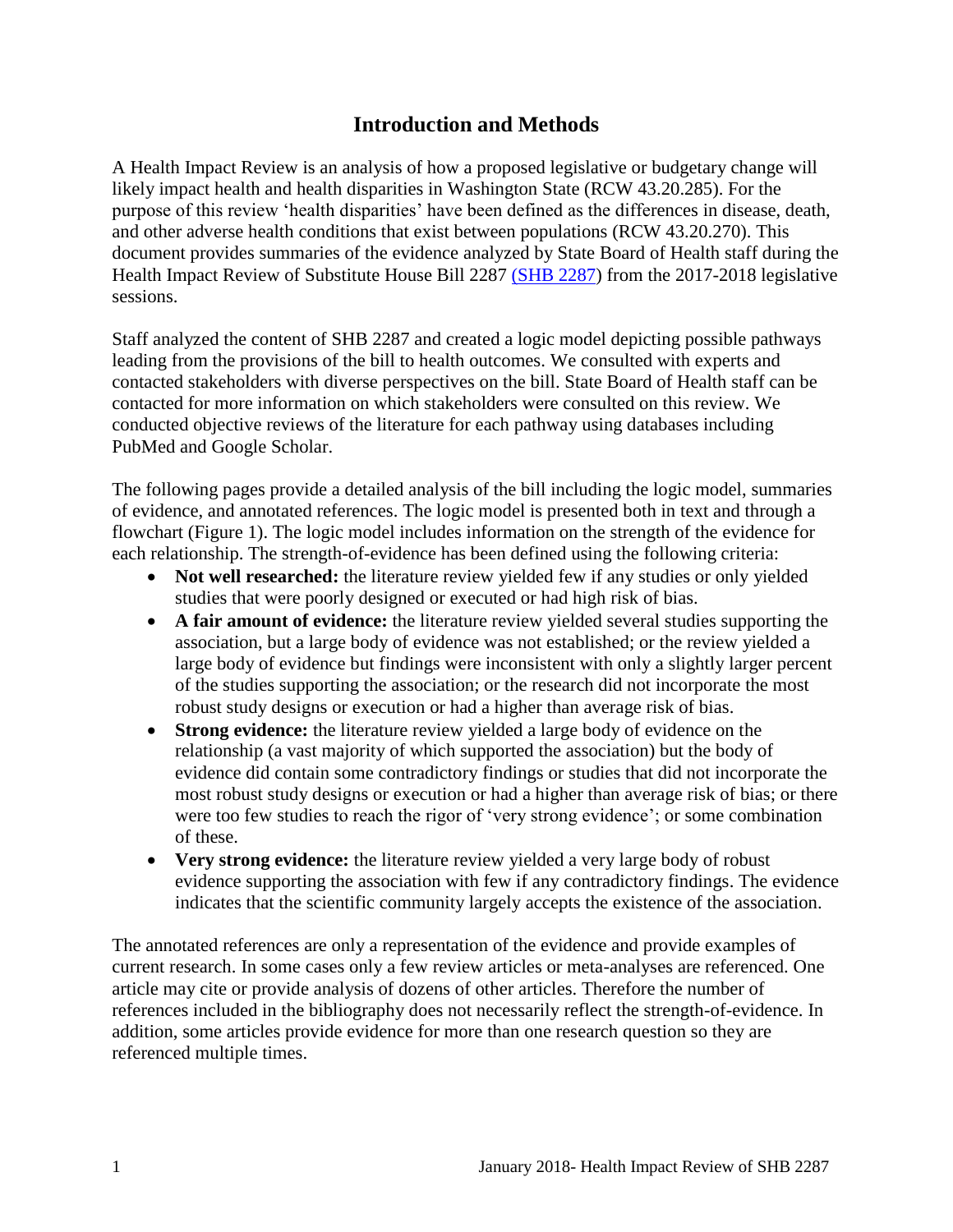## **Analysis of SHB 2287 and the Scientific Evidence**

## <span id="page-3-0"></span>*Summary of relevant background information*

- The term behavioral health refers to "the full range of mental and emotional well-being—from day-to-day challenges of life, to treating mental health and substance use disorders."<sup>1</sup>
- Prebooking or precharge diversion initiatives allow law enforcement to exercise discretion in determining the appropriateness of diverting an individual into mental health treatment or connection with other services in lieu of arrest or laying of criminal charges. 2
- Snohomish County has an established partnership between law enforcement, human services, prosecutors, and defense attorneys. Outreach efforts are underway to assist people experiencing homelessness and substance addiction in getting into treatment and subsequent housing. The program's capacity is currently limited by available bed space.<sup>3</sup>
- Spokane County is exploring alternatives to incarceration to support the rehabilitation of individuals with a history of criminal justice contact and behavioral health needs.<sup>4</sup>
- Both Snohomish County and Spokane County are consulting Pioneer Human Services to implement an evidence-based diversion model.<sup>4</sup>

## *Summary of SHB 2287*

- Directs the Washington Association of Sheriffs and Police Chiefs to administer grant funding for two residential pilot programs (one east and one west of the crest of the Cascade Mountain Range) that serve certain individuals who are encountered by law enforcement or who are being released from jail.
- Requires that the pilot programs use skilled staff to perform specified services (e.g., needs assessments, recovery support and planning) siting in locations that provide convenient access to relevant programming (e.g., housing, employment, and behavior health)
- Directs each grant recipient to establish approximately 40 residential beds for short term placements of up to 90 days.
- Prioritizes placement of intended populations including: "1) individuals referred by law enforcement who are suspected of having committed a non-violent crime and whose behavior is suspected to have been influenced by a behavioral health issue; 2) individuals referred by social workers embedded with law enforcement agencies who have previous involvement in the criminal justice system and who are awaiting an inpatient residential treatment bed or are working toward self-sufficiency following inpatient treatment; and 3) individuals with behavioral health issues who are being released from jail and are working with reentry services to address housing and other needs."
- Establishes minimum reporting requirements related to recidivism, behavioral health services, housing stability, and recovery services.

#### *Health impact of SHB 2287*

Evidence indicates that SHB 2287 has potential to reduce recidivism for individuals with previous involvement in the criminal justice system and behavioral health needs, which in turn has the potential to improve health outcomes. The intended populations for the pilot project, as specified in the bill, disproportionately experience negative behavioral health outcomes and homelessness; therefore, improving health outcomes for these populations would likely decrease health disparities.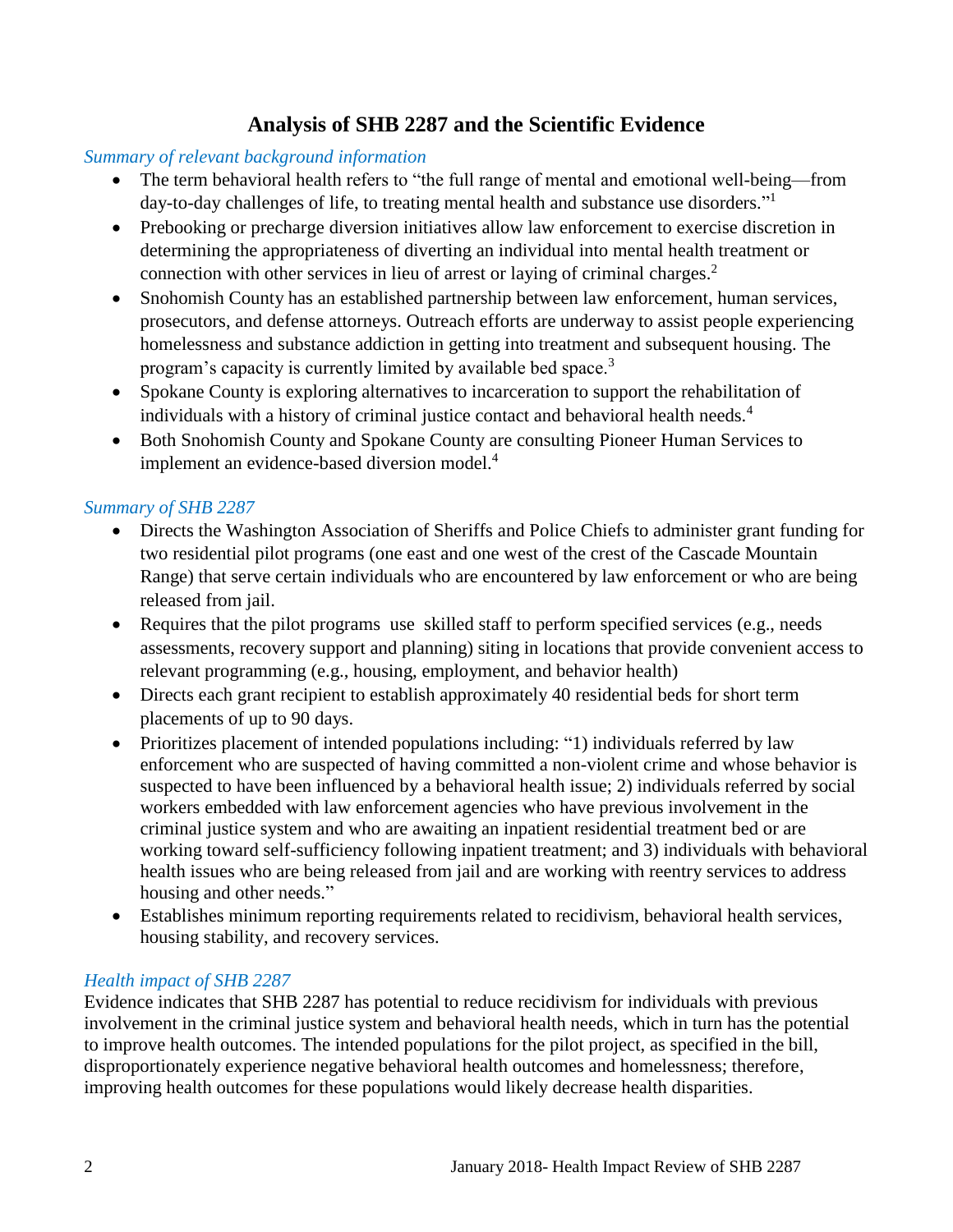#### *Pathways to health impacts*

The potential pathways leading from the provisions of SHB 2287 to decreased health disparities are depicted in Figure 1. There is a fair amount of evidence that a criminal justice diversion center that includes the provisions outlined in SHB 2287 would likely reduce criminal justice contact (recidivism) for justice-involved individuals with behavioral health needs.<sup>[2,](#page-11-0)[5-8](#page-11-1)</sup> There is strong evidence that reducing criminal justice contact would likely improve health outcomes for a number of individual and intergenerational health indicators including depression, life dissatisfaction, heavy drinking status, and smoking status.<sup>9-12</sup> There is very strong evidence that improving health outcomes for justice-involved individuals with behavioral health needs would likely decrease health disparities for individuals experiencing homelessness,  $30,13,14$  $30,13,14$  $30,13,14$  communities of color,  $12,14,17,21,24-29$  $12,14,17,21,24-29$  $12,14,17,21,24-29$  $12,14,17,21,24-29$  $12,14,17,21,24-29$  and veterans.  $15-20$ 

Due to time limitations we only researched the most direct connections between the provisions of the bill and decreased health disparities and did not explore the evidence for all possible pathways. Similarly, due to limited capacity we did not evaluate evidence for each individual component of the diversion center pilot described in the bill, but rather evaluated systematic reviews of relevant diversion programs in general. For example, potential pathways that were not researched include:

- Evidence for how implementing a criminal justice diversion center may impact use of crisis and emergency medical services.
- Evidence for how implementing a housing assistance program, specifically, may influence recidivism and use of crisis and emergency medical services.<sup>[7,](#page-13-0)[21](#page-18-0)</sup>

#### *Magnitude of impact*

Through SHB 2287, the legislature intends to test and evaluate the effectiveness of law enforcement and human services partnerships in addressing the needs of individuals who have frequent contact with law enforcement and are often homeless and impacted by behavioral health issues (e.g., opioid-use). Pilot diversion center sites will provide participants centralized access to resources to meet critical needs, including housing, behavioral health treatment, employment, and connection to other services. If successful, the pilot program will establish a template for use by other jurisdictions within Washington.

While it is unclear how many people will be served by the pilot program, data on homelessness and opioid overdose deaths reveal a high need for the populations identified in the proposal. A Department of Social and Health Services (DSHS) analysis of 2016 data from the Department of Commerce show that 42,128 Washington residents were homeless (living in an emergency shelter or unsheltered) and an additional 99,518 were unstably housed (e.g., couch surfing).<sup>19</sup> Of those experiencing homelessness ages 18 and older, 14,240 had a mental health treatment need; 13,574 had a substance use disorder treatment need; and 9,372 had a co-occurring mental health and substance use treatment need. Vital statistics data indicate that between 2013 and 2015 in Washington State, 1,852 individuals died from an opioid overdose.<sup>22</sup> Approximately 987 of these individuals died from prescription opioid overdose. The counties with the highest rates of opioid-related deaths between 2013-2015 were Clallam County (27 individuals, 13.5/100,000 [CI 95% 8.6-19.5/100,000] ), Cowlitz County (40 individuals, 12.6/100,000 [CI 95% 8.9-17.0/100,000]), Skagit County (43 individuals, 12.5/100,000 [CI 95% 9.0-16.6/100,000), Douglas County (13 individuals, 11.9/100,000 [CI 95% 6.3-19.3/100,000]), and Snohomish County (277 individuals, 11.7/100,000 [CL 95% 10.4-13.2/100,000]).<sup>22</sup> Spokane County and Pierce County ranked 13<sup>th</sup> among counties with the highest rates of opioid-related deaths (125 individuals, 8.8/100,000 [CI] 95% 7.3-10.4/100,000]; 224 individuals, 8.8/100,000 [CI 95% 7.7-10.0], respectively).<sup>22</sup> Rates were calculated per 100,000, age-adjusted for the United States 2000 population.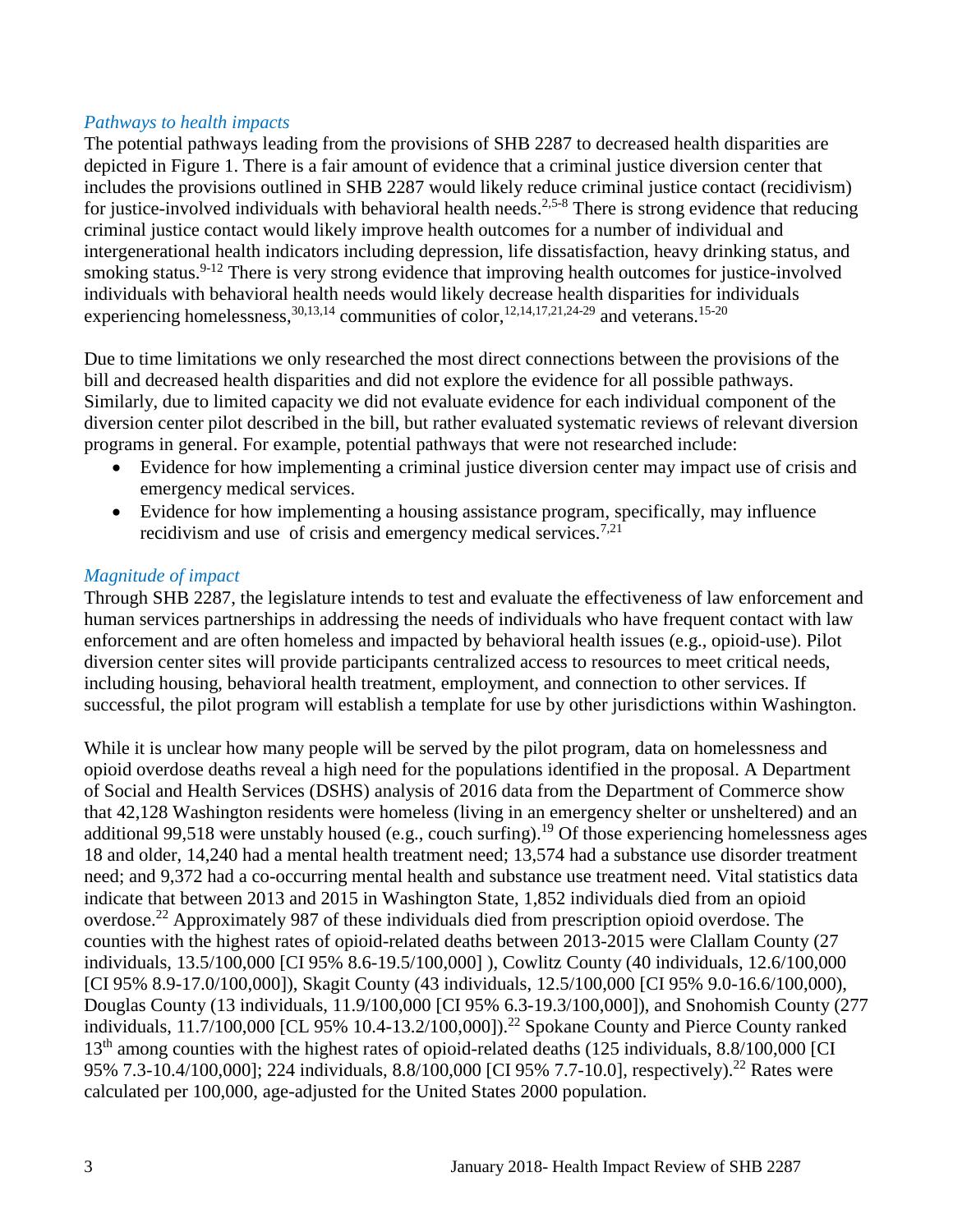Based on 2017 population data from the Office of Financial Management, Snohomish County (City of Everett) and Spokane County (City of Spokane) meet the pilot project location criteria established by SHB 2287.<sup>23</sup> Snohomish County and Spokane County 2016 data show homeless populations of 3,840 and 3,004, respectively.<sup>19</sup> The proposed Snohomish County diversion center pilot project site would repurpose a work-release center closed last year to operate the program with 44 beds.<sup>3</sup> Although it is unclear what overall population the diversion centers will serve or how many participants will use the various services, Snohomish County officials estimate the center would serve more than 300 people per year through medicated assisted treatment.<sup>3</sup> County and City officials in Spokane are consulting Pioneer Human Services to identify one or more locations to host the pilot site.<sup>4</sup> Officials expect participants to stay an average of 15 days and estimate the center will serve approximately 900 participants per year.<sup>4</sup> If successful, officials would like to expand the program beyond its initial 40 beds pilot site.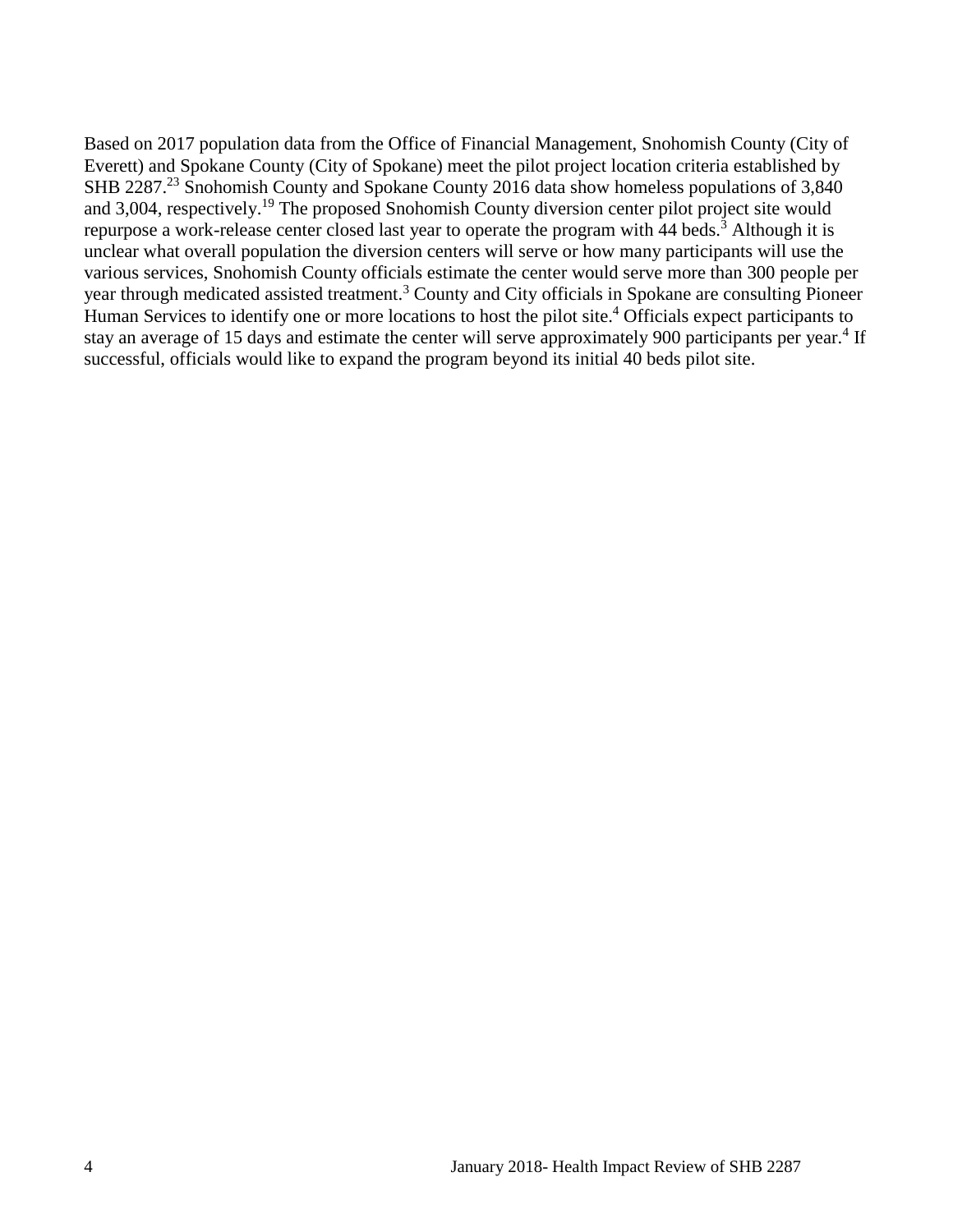## **Logic Model**

<span id="page-6-0"></span>

## **Figure 1 Substitute House Bill 2287 Establishing a Criminal Justice System Diversion Center Pilot Project**

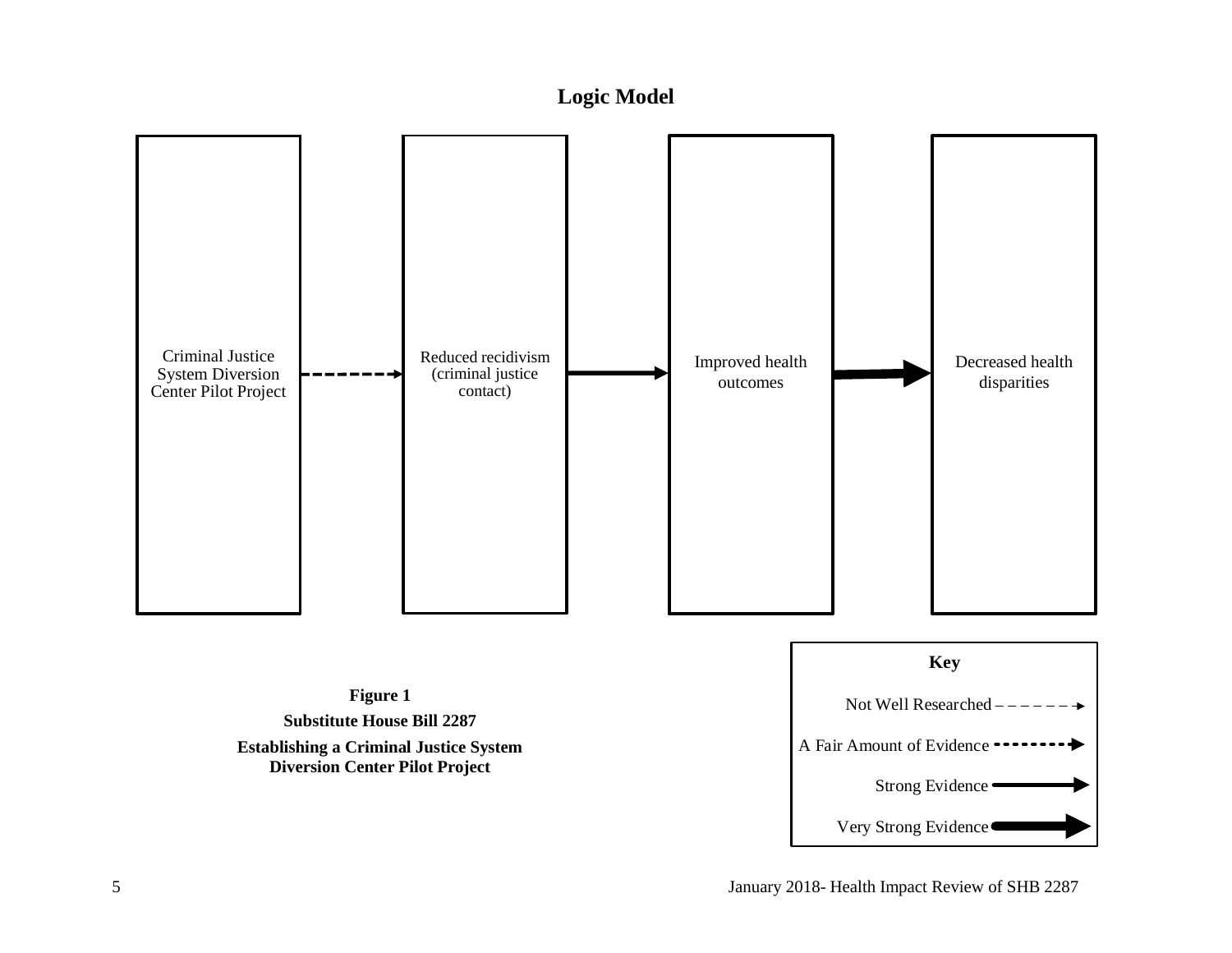## **Summaries of Findings**

#### <span id="page-7-0"></span>**Will establishing a criminal justice system diversion center pilot project reduce recidivism (criminal justice contact)?**

There is a fair amount of evidence indicating that a criminal justice system diversion center, as outlined in SHB 2287, will likely lead to reduced recidivism. While there are many different types of diversion initiatives, programs generally aim to address underlying behavioral health concerns in order to maximize an individual's opportunity for success and to minimize the likelihood of recidivism.<sup>24</sup> There is a growing body of evidence that evaluates various program types and associated outcomes including criminal justice contact and recidivism.<sup>[6](#page-12-0)[,25](#page-20-0)</sup> A 2009 systematic review of diversion initiatives (prebooking and postbooking models) did not find sufficient evidence to support the use of prebooking diversion to reduce recidivism among individuals with serious mental illness.<sup>[2](#page-11-0)[,26](#page-20-1)</sup> However, available evidence supported the use of prebooking programs to reduce the amount of time those with mental health disorders spend in custody.<sup>[2,](#page-11-0)[25](#page-20-0)</sup> A 2016 review of diversion programs conducted for the State of Washington Office of Financial Management found evidence from the limited research available that suggests, in general, diverting people with behavioral health needs from jail to community-based services has the potential to reduce involvement with the criminal justice system.<sup>7</sup> Authors concluded that additional research was necessary to evaluate the effectiveness of program components and their association with specific outcomes.

More recently, a nonrandomized controlled evaluation was completed to determine the impact of Seattle's Law Enforcement Assisted Diversion (LEAD) program on recidivism. The first known program of its kind in the United States, LEAD is a prebooking diversion program specifically designed for substance users who are suspected of drug and prostitution offenses.<sup>5-7</sup> The program offers mental health services, substance use treatment, employment assistance, housing support, access to community health services, and linkages to other services. Researchers found that, compared to individuals going through the typical criminal justice system, LEAD participants had 60% lower odds of arrest during the six months following evaluation entry; and 58% lower odds of arrest and 39% lower odds of being charged with a felony over the longer term. <sup>6</sup> Further analysis of the LEAD program found that housing and employment serve as independently predictive and protective factors against arrest. For each additional month housed, participants were 17% less likely to have been arrested during the 6-month follow-up period.<sup>5</sup> Similarly, for each additional month of employment, participants were 33% less likely to have been arrested.<sup>5</sup> Other studies that either focus on a single component (e.g., supportive housing) of the proposed diversion center or evaluate a different type of diversion program (e.g., behavioral health courts) have found evidence that interventions which address issues of housing, co-occurring substance abuse issues, mental health treatment, and social assistance can reduce criminal recidivism.<sup>[5,](#page-11-1)[8,](#page-13-1)[21,](#page-18-0)[27](#page-21-0)</sup> Therefore, establishment of a criminal justice system diversion center pilot project, including use of skilled staff, proximity to housing, employment, behavioral health, and other services, would likely reduce recidivism.

#### **Will reducing recidivism (criminal justice contact) lead to improved health outcomes?**

There is very strong evidence indicating that involvement in the justice system is linked to poor health outcomes.<sup>[12,](#page-15-1)[28-33](#page-21-1)</sup> However, the majority of research compares outcomes experienced by justice-involved individuals to outcomes experienced by those without a history of criminal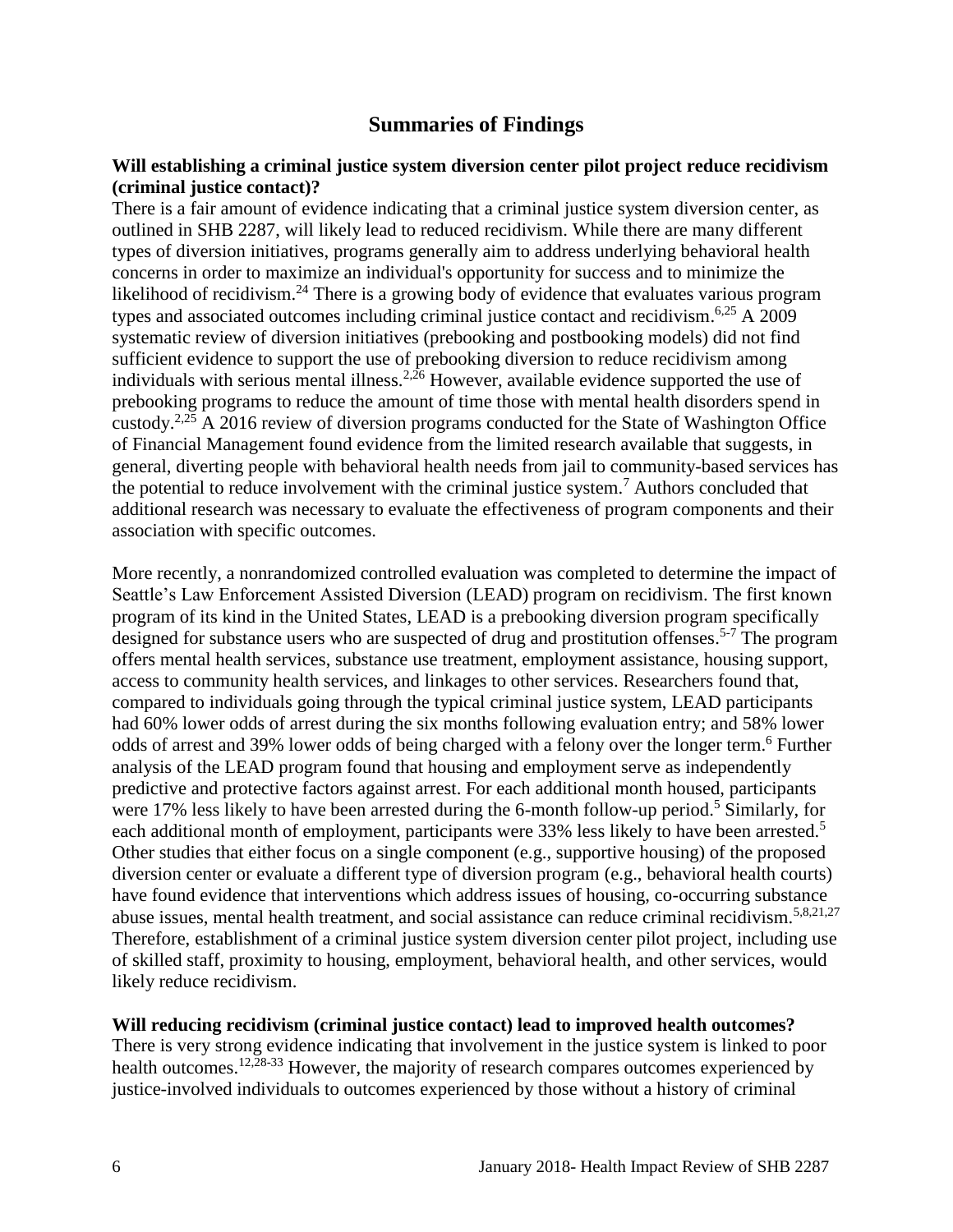justice contact. By definition, many of the populations prioritized by the pilot program will have had previous contact with the criminal justice system, so the literature may not be fully generalizable. Therefore, for the purposes of this analysis, there is strong evidence that reducing recidivism for pilot program participants will likely improve health outcomes.

Criminal justice contact can be measured by a number of indicators including, but not limited to, arrest, conviction, and incarceration.<sup>[10,](#page-14-0)[34](#page-23-0)</sup> There is a large body of evidence that supports the association between incarceration and poor health outcomes. Although individuals who are incarcerated may see some health benefits during incarceration, they also experience chronic medical conditions, infectious diseases, lower self-rated health, increased psychiatric disorders, and a greater risk of mortality upon release.<sup>[9,](#page-13-2)[34,](#page-23-0)[35](#page-23-1)</sup> Research shows that those with a history of incarceration have a significantly greater likelihood of major depression, life dissatisfaction, and mood disorders when compared to individuals who do not have a history of incarceration<sup>[9](#page-13-2)[,10](#page-14-0)</sup> and that effects persist after release. Analysis of a contemporary cohort's criminal justice contact and mental health over time found arrest and incarceration, but not conviction, are independently associated with poor mental health. $10$ 

In addition to the literature that demonstrates an association between criminal justice involvement and physical and mental health outcomes, a growing body of research examines the intergenerational effects of incarceration and criminal justice contact. Multivariate analyses (adjusted for demographic, socioeconomic, and familial characteristics) found parental incarceration is independently associated with five health indicators for children: 1) learning disabilities; 2) Attention Deficit Disorder/Attention Deficit Hyperactivity Disorder;3) behavior or conduct problems;4) developmental delays; 5) speech or language problems.<sup>35</sup> An analysis of adverse childhood experiences (ACE) found having a household member incarcerated may have health consequences that persist into adulthood.<sup>11</sup> Controlling for age, sex, education, race/ethnicity, and other ACEs, researchers found people who had a household member incarcerated during their childhood had higher odds of being a current smoker (AOR=1.5) and higher odds of heavy drinking (AOR=1.39). Therefore, reducing criminal justice contact for justice-involved individuals with behavioral health needs has the potential to lead to improved health outcomes across generations.

#### **Will improved health outcomes lead to decreased health disparities among justice-involved individuals with behavioral health needs?**

There is very strong evidence that improving health outcomes for justice-involved individuals with behavioral health needs served by the diversion center program sites would likely decrease health disparities.<sup>[13,](#page-15-0)[14,](#page-16-0)[36-40](#page-24-0)</sup> Data indicate that more than half of inmates in the U.S. have a mental health disorder and between 16-24% experience serious mental illness (e.g. chronic depression, bipolar disorder, and schizophrenia).<sup>[26,](#page-20-1)[41](#page-26-0)</sup> Specifically in Washington, a study from 2002 revealed that 16% of individuals in the state who were receiving publicly-funded mental health services had at least one felony conviction, a rate over twice that of the general population.<sup>42</sup> Furthermore, almost three-quarters of incarcerated adults with serious mental health disorders have a co-occurring substance use/dependence disorder, as compared with 25% of those with mental health disorders in community samples.<sup>26</sup> While a relatively small subset of the population, individuals with co-occurring serious mental health and substance use disorders are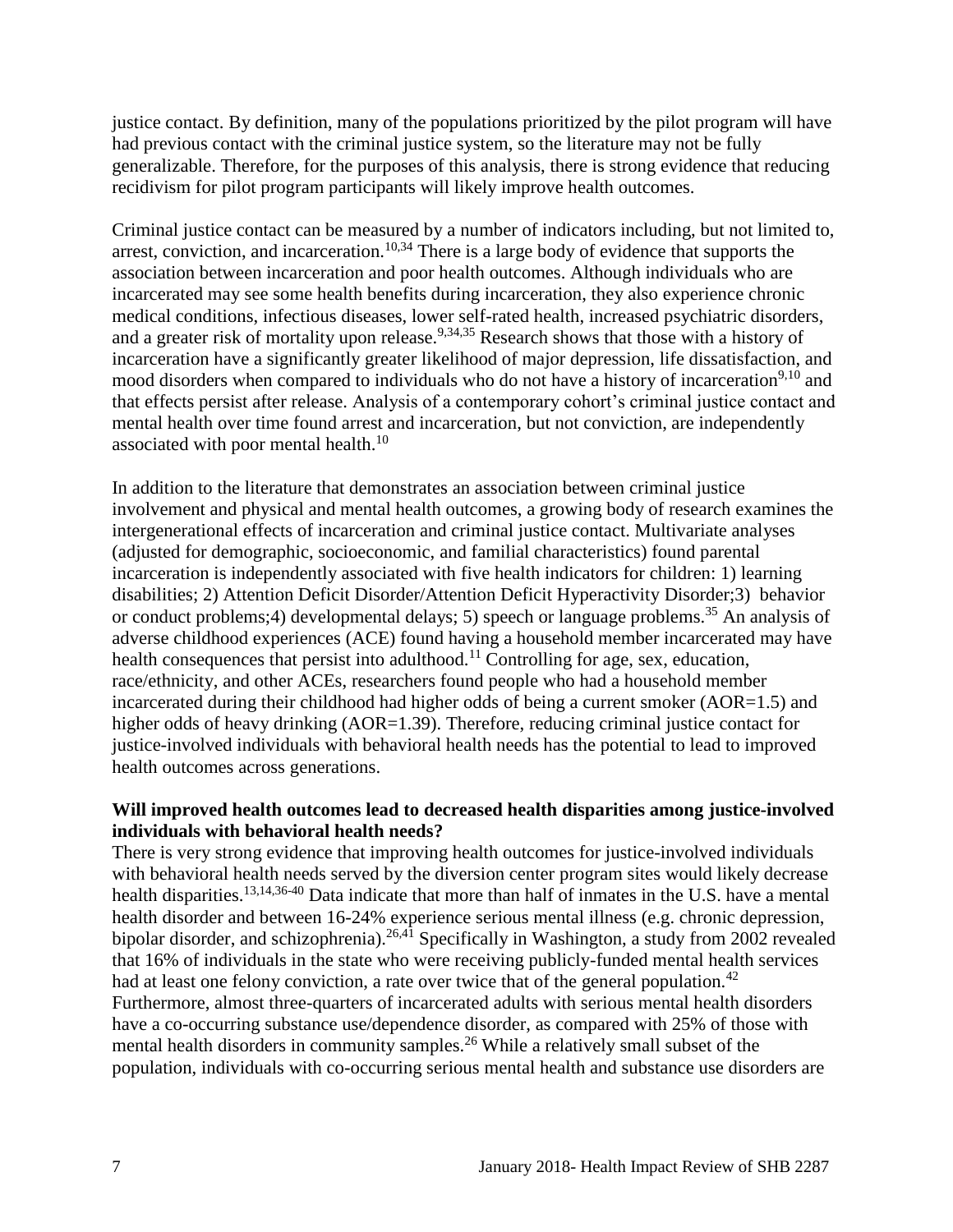at higher risk for co-morbid sexually transmitted diseases, homelessness, suicide, and numerous functional problems.<sup>26</sup>

Evidence indicates that individuals who experience behavioral health needs and homelessness as well as people of color and veterans are disproportionately represented in the criminal justice system.<sup>[15-18](#page-16-1)[,20](#page-18-1)[,41](#page-26-0)[,43-46](#page-26-1)</sup> Each identity or experience (race/ethnicity, behavioral health need, homelessness, and veteran status) is individually associated with health disparities. Therefore, health disparities associated with justice involvement are inextricably interconnected to these other experiences. This interconnectedness creates a system of overlapping exposures, which compound an individual's increased likelihood of experiencing health disparities. For example, data show that justice-involved individuals with mental health needs often cycle between jail and homelessness, in part because they lack access to case management, treatment, and rehabilitation services in the community.<sup>[7,](#page-13-0)[18](#page-17-1)</sup> By prioritizing justice-involved individuals with behavioral health needs, SHB 2287 has the potential to improve health outcomes for populations disproportionately represented in the criminal justice system, which has the potential to decrease health disparities by homelessness status, race/ethnicity, and veteran status.

#### *Disparities by homelessness*

Individuals experiencing homelessness are disproportionately affected by the criminal justice system and behavioral health needs.<sup>[13](#page-15-0)[,14](#page-16-0)[,18](#page-17-1)[,47](#page-27-0)</sup> One study found that 15.3% of the U.S. jail population experienced homelessness in the year prior to incarceration.<sup>46</sup> Data also suggest that upon release from prison, former incarcerated individuals experience homelessness at a rate higher than the general population, which can have lasting impacts on their mental and physical health.<sup>[27,](#page-21-0)[41](#page-26-0)</sup> Moreover, evidence from a peer-reviewed literature review shows that in addition to health issues such as nutrition disorders, higher rates of respiratory disorders, skin and dental problems, infectious diseases, and injuries due to environmental exposure, accident, and violence, individuals experiencing homelessness also have high rates of mental illness.<sup>7</sup> The National Alliance to End Homelessness estimates that approximately 50% of individuals experiencing homelessness also experience a mental health issue, and close to 25% experience serious mental disorders such as chronic depression, bipolar disorder, and schizophrenia.<sup>47</sup> Washington specific data (2016) indicate that of those experiencing homelessness ages 18 and older, 14,240 had a mental health treatment need; 13,574 had a substance use disorder treatment need; and 9,372 had a co-occurring mental health and substance use treatment need.<sup>19</sup> As a result, improving health outcomes for individuals involved with the criminal justice system who experience behavioral health needs has the potential to decrease health disparities among those experiencing homelessness.

#### *Disparities by race/ethnicity*

American Indian/Alaska Native (AI/AN) populations are disproportionately represented in the criminal justice system<sup>45</sup> and are more likely to die from drug overdose.<sup>48-52</sup> Washington state data from 2012-2016 indicate that AI/AN populations have the highest drug overdose death rates in the state.<sup>48</sup> Data further indicate that this association remains true for overdoses specifically related to opioids in Washington. Vital statistics data from 2011-2013 show that AI/AN populations are significantly more likely to be victims of fatal opioid overdose than any other racial/ethnic group.<sup>51</sup> This is true for both prescription and non-prescription opioids. Finally, data show that AI/ANs have significantly higher death rates than most other subpopulations.<sup>52</sup> By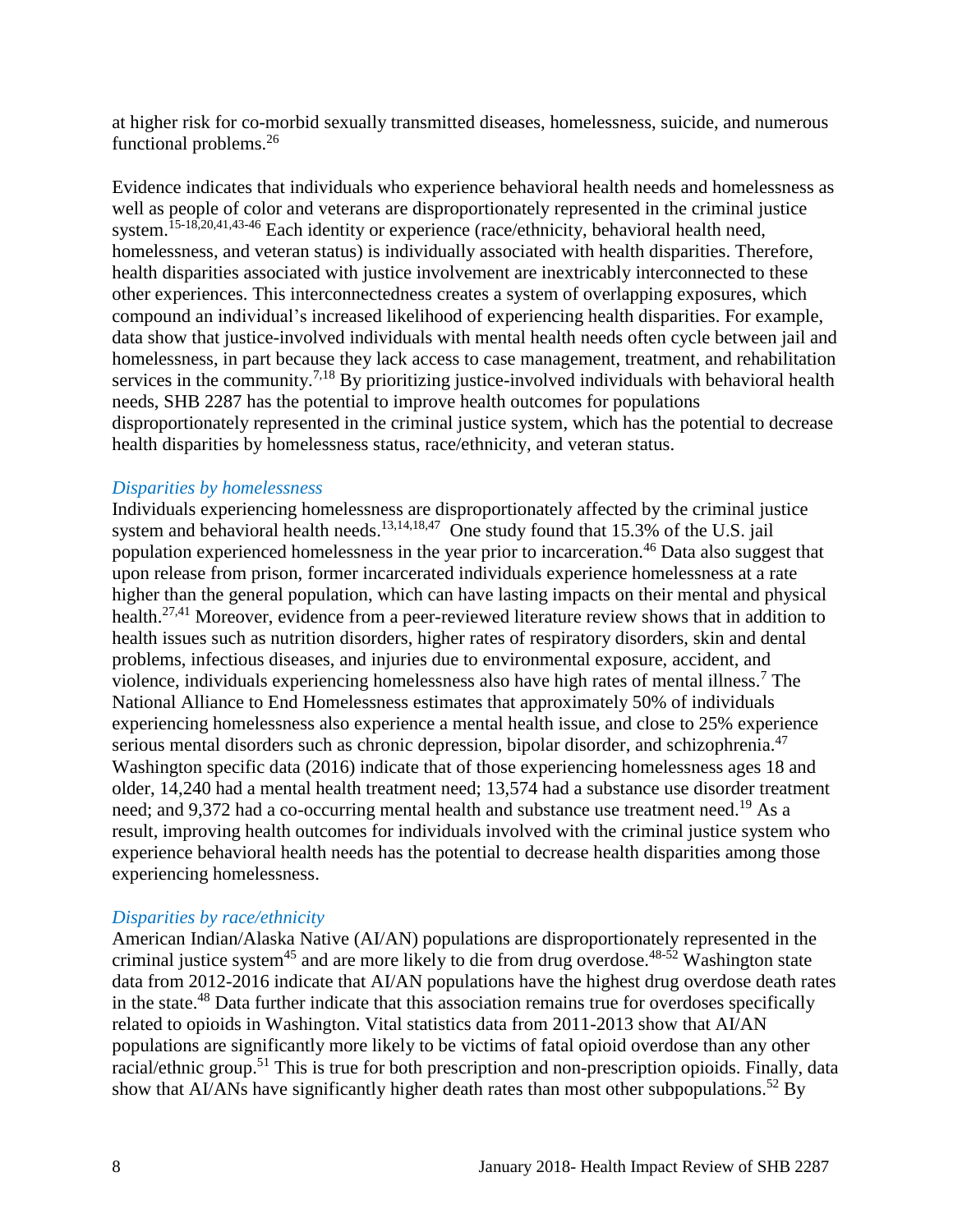increasing access to substance use treatment, SHB 2287 could help decrease the disproportionate negative impact of opioid overdoses. In turn, it may help decrease disparities experienced by AI/AN populations both for opioid overdose fatalities and for death rates in general.

Data has shown that communities of color also experience worse health outcomes than their counterparts for many health measures. In Washington, data indicate that AI/AN and black residents had some of the highest age-adjusted death rates and shortest life expectancies at birth compared to other groups in the state.<sup>52</sup> Further, compared to white communities in Washington, communities of color also have higher rates of current tobacco use, diabetes, obesity, and poorer self-reported overall health and mental health. $42,53-56$  $42,53-56$  Additional evidence suggests that communities of color are less likely to receive needed mental health treatment and more likely to receive poor-quality care when they do receive treatment.<sup>39</sup> Since communities of color are disproportionately represented among justice-involved individuals and those experiencing homelessness, populations more likely to be served by the diversion program pilots, by improving health outcomes for these populations, SHB 2287 would have the potential to decrease health disparities by race/ethnicity.

#### *Disparities by veteran status*

<span id="page-10-0"></span>Veterans also disproportionately experience the interconnectivity between homelessness, mental health disorders, and criminal justice system involvement.<sup>18</sup> Overall, evidence indicates that veterans are more likely to be diagnosed with a serious mental illness, to experience comorbidity with another mental health concern, and to experience high rates of cardiovascular disease and tobacco use than non-veterans.<sup>[15](#page-16-1)[,17](#page-17-0)</sup> These conditions are exacerbated by homelessness, and 11% of the homeless population nationally and 10% of the homeless population in Washington State are veterans.<sup>[19,](#page-17-2)[20](#page-18-1)</sup> In addition, 66% of veterans experiencing housing instability report a history of incarceration.<sup>18</sup> According to a U.S. Department of Justice report, veterans were more likely to receive longer prison sentences and serve an average of 22 months longer jail time than nonveterans.<sup>16</sup> Veterans in state prisons were also more likely to report having received recent mental health services than nonveterans.<sup>16</sup> By improving health outcomes for justice-involved individuals, SHB 2287 may also have the potential to decrease health disparities for veterans.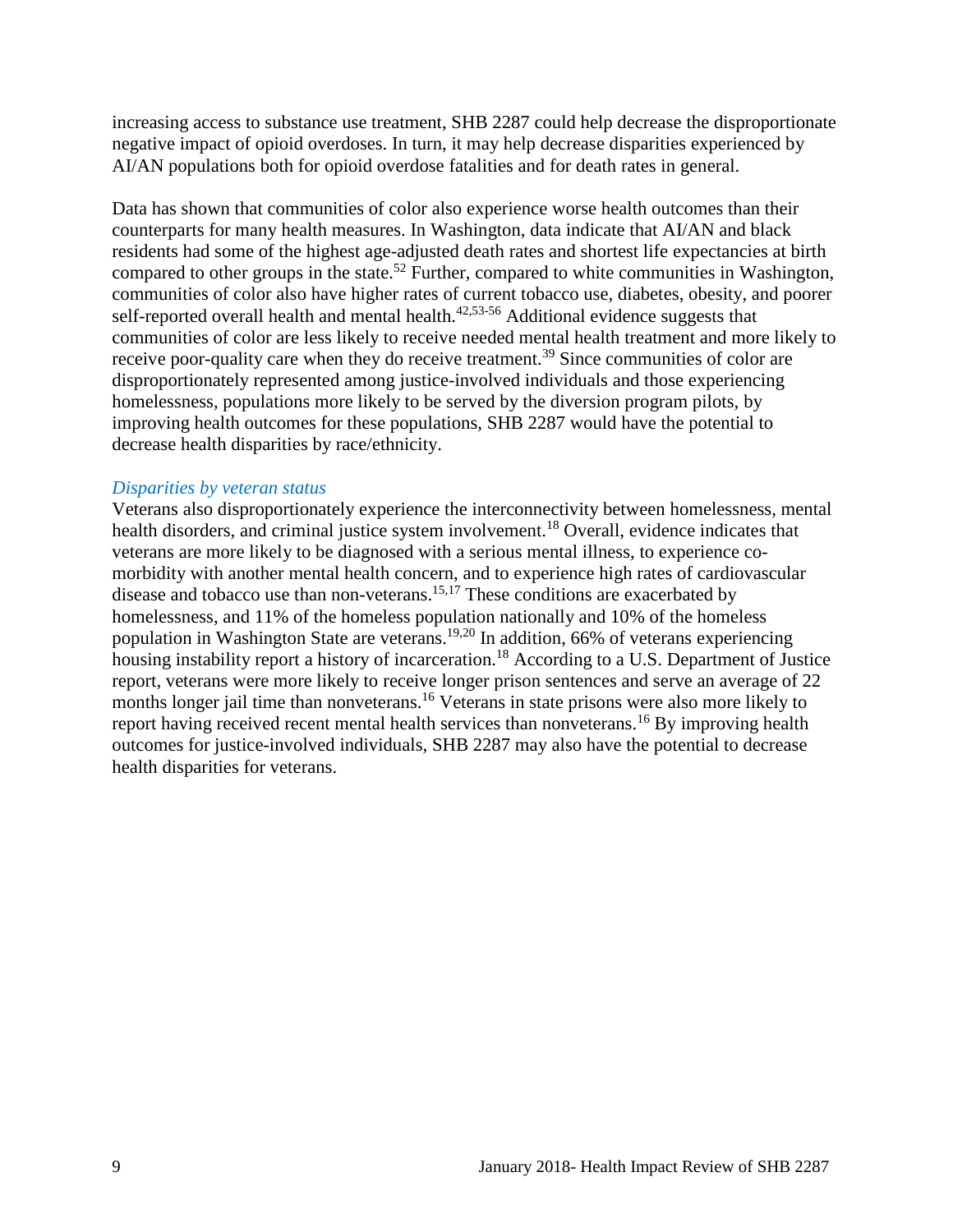## **Annotated References**

## 1. **Division of Behavioral Health and Recovery. Available at:**

## **[https://www.dshs.wa.gov/bha/division-behavioral-health-and-recovery.](https://www.dshs.wa.gov/bha/division-behavioral-health-and-recovery) Accessed, 2018.**

The Washington State Department of Social and Health Services (DSHS) Division of Behavioral Health and Recovery website defines behavioral health as "a term that covers the full range of mental and emotional well-being – from day-to-day challenges of life, to treating mental health and substance use disorders."

## <span id="page-11-0"></span>2. **Sirotich Frank. The Criminal Justice Outcomes of Jail Diversion Programs for Persons With Mental Illness: A Review of the Evidence.** *The Journal of the American Academy of Psychiatry and the Law.* **2009;37(4):2009.**

This systematic review examined whether the evidence supports the use of diversion initiatives to reduce recidivism and to reduce incarceration among adults with serious mental illness, including those with co-occurring substance abuse disorders involved with the criminal justice system. Sirotich identified 21 publications or research papers that examined the criminal justice outcomes of various diversion models. Overall, the review revealed little evidence of the effectiveness of jail diversion in reducing recidivism among persons with serious mental illness. However, evidence supports the use of prebooking programs to reduce the amount of time that mentally ill persons spend in custody with greatest support for a police-based specialized response model.

## 3. **Washington State Legislature House Committee on Public Safety. House Bill Report HB 2287.2018.**

This House Bill Report summarizes public testimony presented to the Public Safety Committee on January 8, 2018. Representatives from the Snohomish County Sheriff's Office, Snohomish County, the National Alliance on Mental Illness, Washington, and Washington Association of Sheriffs and Police Chiefs testified in support of the bill. According to testimony, Snohomish County has 10 percent of the state's population but 18 percent of the state's heroin deaths. "There are 100 encampments in the south part of the county, with the majority of occupants addicted to opiates and many with mental health issues." County law enforcement, human services, prosecutors, and defense attorneys are partnering to assist people experiencing homelessness and addiction to substances in getting treatment and into housing. Program efforts have resulted in "a significant reduction in recidivism." The program is currently limited by the number of available beds. Repurposing an existing facility would increase program capacity by 44 beds and is estimated to serve over 300 people per year through medicated assisted treatment and other programs.

## 4. **Beggs Breean. Council Member, City of Spokane. In: Lang C, ed2018.**

The interview discussed the diversion center pilot project and its potential to address the needs of Spokane County's population with a history of criminal justice contact and behavioral health needs.

## <span id="page-11-1"></span>5. **Clifasefi Seema L., Lonczak Heather S., Collins Susan E. LEAD Program Evaluation: The Impact of LEAD on Housing, Employment and Income/Benefits. Harm**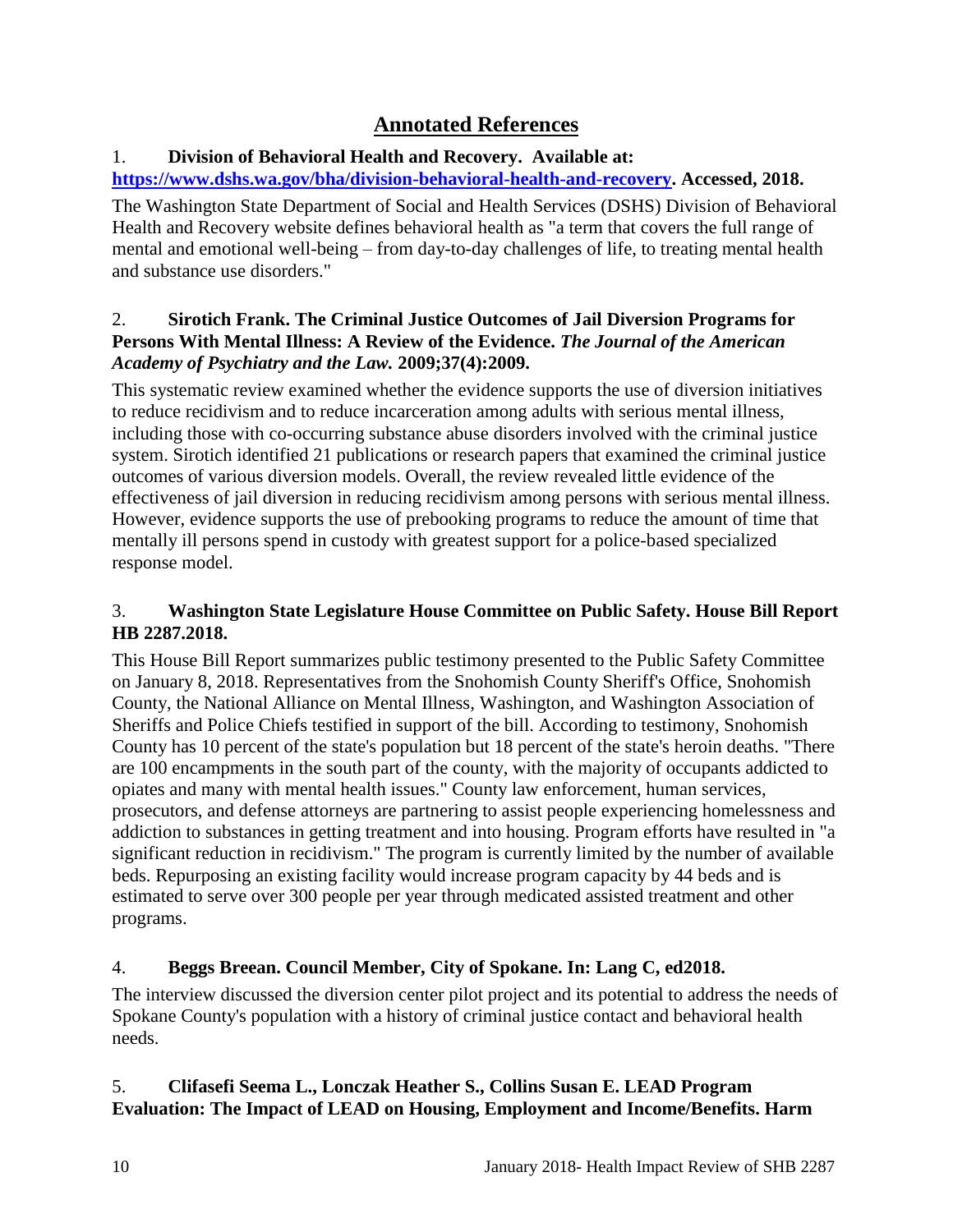#### **Reduction Research and Treatment Center, University of Washington - Harborview Medical Center;2016.**

This report describes findings for Seattle's Law Enforcement Assisted Diversion (LEAD) program in terms of housing, employment, and income/benefits both prior and subsequent to their referral to LEAD. The program is a collaborative prebooking diversion program that offers individuals suspected of low-level drug and prostitution offenses legal assistance and harmreduction-oriented case management instead of prosecution and incarceration. The primary aim is to reduce criminal recidivism. It is the first known prebooking diversion program of its kind in the United States. After controlling for sociodemographic variables, LEAD participants  $(N=176)$ were over twice as likely to have been sheltered in any given month during the 6-month followup period versus baseline ( $OR = 2.08$ ,  $p < .001$ ). Analysis also showed that LEAD participants were 89% more likely to have been housed (OR=1.89, SE=.24,  $p<0.001$ ) at some point during the follow-up versus at baseline. LEAD participants were also "46% more likely to have been on the employment continuum (i.e., legitimately employed, in vocational training, or retired from legitimate employment;  $OR=1.46$ ,  $SE=.22$ ,  $p=.013$ ) and 33% more likely to have received legitimate income/benefits (OR=1.33, SE=.12,  $p=.002$ ) at some point during the follow-up versus at baseline." Secondary analyses examined the associations between positive participant outcomes (i.e., attainment of housing, employment and income/benefits) and involvement in the criminal justice system (i.e., recidivism). After controlling for baseline recidivism and demographic variables, "the number of months housed ( $OR=.83$ ,  $SE=.07$ ,  $p=.01$ ) and the number of months spent on the employment continuum (OR.68,  $SE = .12$ ,  $p = .02$ ) were significant predictors of recidivism. For each additional month housed, participants were 17% less likely to have been arrested during the 6-month follow-up. Likewise, for each additional month on the employment continuum, participants were 33% less likely to have been arrested. The pattern held after warrant arrests were removed. Results indicate that housing and employment serve as independently predictive and protective factors against arrest.

#### <span id="page-12-0"></span>6. **Collins Susan, Lonczak Heather, Clifasefi Seema. Seattle's Law Enforcement Assisted Diversion (LEAD): Program effects on recidivisim outcomes.** *Evaluation and Program Planning.* **2017;64:49-56.**

The City of Seattle created the Law Enforcement Assisted Diversion (LEAD) program in 2011 to divert individuals experiencing substance use disorders out of the criminal justice system and into treatment programs. Collins et. al. (2017) completed a nonrandomized controlled evaluation to determine LEAD's impact on recidivism. The sample included 318 individuals suspected of low-level drug and prostitution offenses: 203 were diverted into the LEAD program and 115 individuals who went through the typical criminal justice process. LEAD's prebooking diversion program offers participants a harm-reduction model, which removes many barriers, including legal coercion for and program requirements of abstinence achievement and treatment attendance, that block engagement with other programs. Collins found that, compared to individuals going through the typical system, LEAD participants had 58% lower odds of arrest in the six months after arrest and 38% lower odds of being charged with a felony two-years after arrest. Findings indicate that LEAD is associated with positive effects for some shorter- and longer-term recidivism outcomes. Note, analysis did not evaluate program effects on health-care utilization because researchers did not obtain Health Insurance Portability and Accountability Act (HIPAA) authorization from participants.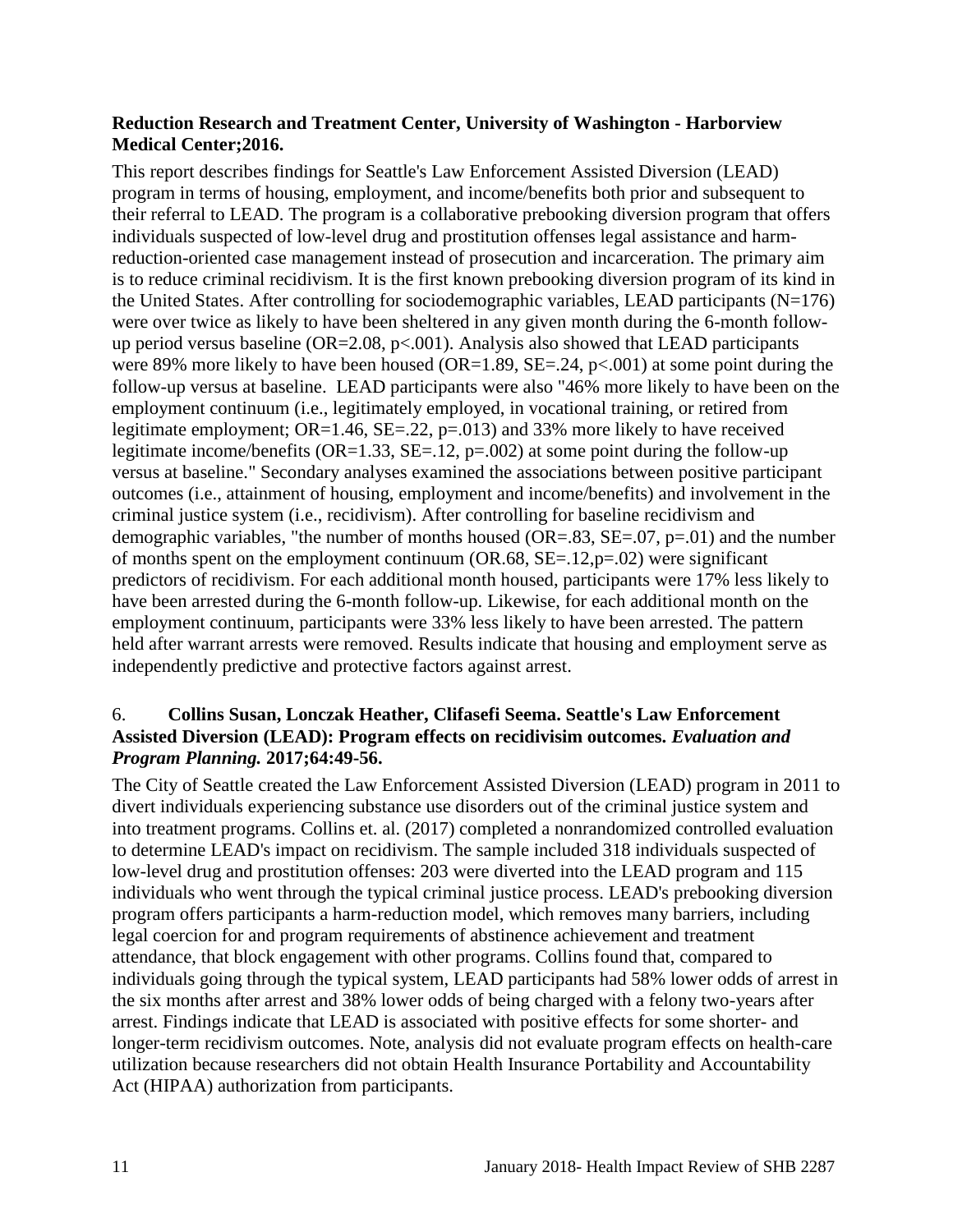## <span id="page-13-0"></span>7. **Joplin Lore, Sihler Ann, Enslow Brian, et al. Jail Diversion for People with Mental Illness in Washington State: A study conducted for the State of Washington Office of Financial Management.2016.**

Joplin Consulting conducted and summarized a brief literature review and phone interviews with national experts to identify nationally recognized jail diversion programs for individuals with mental illness. They reviewed available research examining the potential benefits of jail diversion of people with mental illness. The analysis summarized effectiveness of four specific types of diversion programs: 1) specialized law enforcement responses, such as co-response teams, in which a police officer and a mental health professional respond to calls together; 2) pretrial diversion, such as voluntary, post-charging diversion programs in which formal adjudication is avoided and charges are dismissed upon completion of a specific set of requirements, such as participating in treatment, completing community service, and paying restitution; 3) mental health courts, which use a multidisciplinary team to provide behavior health care and other services in lieu of incarceration or traditional case proceedings; and 4) assertive community treatment (ACT) teams, which provide direct treatment, rehabilitation, and supportive services in the community to people who have severe mental illness, are functionally impaired, and have a high risk of hospitalization. Forensically oriented ACT teams focus specifically on preventing the arrest and incarceration of people with severe mental illness. Evidence from the limited research conducted suggests, in general, diverting people with mental illness from jail to community-based services has the potential to 1) engage defendants in mental health treatment, 2) reduce criminal justice system costs, and 3) reduce involvement in the criminal justice system.

## <span id="page-13-1"></span>8. **Schneider Richard D. Mental health courts and diversion programs: A global study.**  *Interational Journal of Law and Psychiatry.* **2010;33(2010):201-206.**

This article highlights analysis of mental health courts and diversion programs in the United States, Canada, Australia, England and Wales, and jurisdictions with no formal initiatives. Overall, cited evaluations regarding the processes and outcomes of mental health courts have found: (1) reduced recidivism after participation in a mental health court; (2) less days spent in jail by those in the mental health court system than those processed in the traditional system; and (3) improvements in outcomes such as reduced homelessness, psychiatric hospitalizations, frequency and level of substance and alcohol abuse and improvements in psychosocial functioning. McNeil and Binder's analysis of San Francisco's Behavioral Health Court found a consistent observation that the court reduces criminal recidivism among individuals charged with more serious felony offenses by addressing issues such as adherence to psychiatric treatment, cooccurring substance abuse issues, housing, and social assistance.

## <span id="page-13-2"></span>9. **Yi Youngmin, Turney Kristin, Wildeman Christopher. Mental Health Among Jail and Prison Inmates.** *American Journal of Men's Health.* **2017;11(4):900-910.**

Yi et al. analyzed a sample  $(n = 3,139)$  from the Fragile Families and Child Wellbeing Study (FFCWS), a longitudinal survey commonly used to study the individual and spillover consequences of incarceration, to assess how the relationship between current incarceration and self-reported mental health varies across jail incarceration and prison incarceration. Researchers found fathers incarcerated in jails "...have higher odds of depression (OR=5.06), life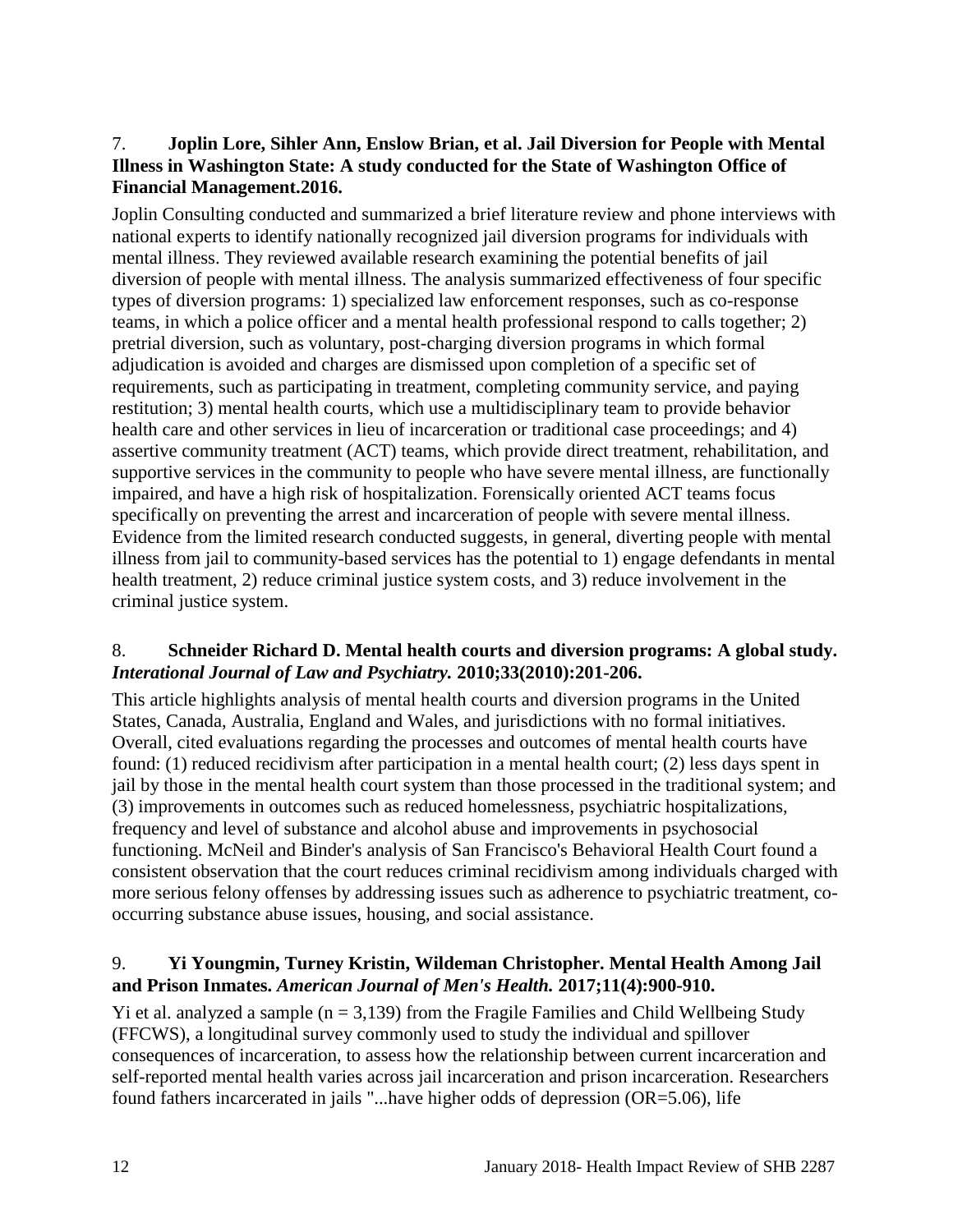dissatisfaction (OR = 3.59), and recent illicit drug use (OR=4.03)" compared to those not incarcerated. While fathers incarcerated in prisons "...have higher odds of life dissatisfaction  $(OR=3.88)$  and lower odds of heavy drinking  $(OR=0.32)$  compared with those not incarcerated." Results confirm the negative associations between incarceration and mental health and provide new insight into between-facility differences in mental health of currently incarcerated fathers. Authors conclude that further research is needed to better understand the effects of incarceration in jails and the implications for the well-being of current and former inmates' children and families.

#### <span id="page-14-0"></span>10. **Sugie Naomi F., Turney Kristin. Beyond Incarceration: Criminal Justice Contact and Mental Health.** *American Sociological Review.* **2017;82(4):719-743.**

The authors examined associations between criminal justice contact and mental health using data from the National Longitudinal Survey of Youth (NLSY97). The nationally representative survey of a contemporary cohort includes information about criminal justice contact (including arrest, conviction, and incarceration) and mental health over time. Analysis showed arrest and incarceration—but not conviction—are independently associated with poor mental health. Arrests accounted for nearly half of the association between incarceration and mental health. Authors propose uncertainty and anticipatory stress are primary mechanisms that worsen mental health and deserve further study. Researchers document that criminal justice contact is socially patterned and is more common among non-Hispanic blacks than non-Hispanic whites and Hispanics. However, the associations between criminal justice contact and mental health are similar across racial/ethnic groups. Researchers found respondents' previous exposure to disadvantaged ecological contexts (i.e. counties with high proportions of residents with incomes below the poverty, unemployed civilians, female-headed households, and households receiving public assistance income) had negative consequences for mental health. The authors asserts the importance of mental health for other life course outcomes (e.g. physical health, socioeconomic status, children's wellbeing) and conclude that the consequences of criminal justice contact may extend beyond mental health and have broad intra- and inter-generational consequences.

## 11. **Gjelsvik Annie, Dumont Dora, Nunn Amy. Incarceration of a Household Member and Hispanic Health Disparities: Childhood Exposure and Adult Chronic Disease Risk Behaviors.** *Preventing Chronic Disease.* **2013;10(May).**

Researchers analyzed data collected as part of the 2009-2010 Behavioral Risk Factor Suveillance System (BRFSS) survey and optional adverse childhood events (ACEs) model to identify associations between the childhood experience of having a household member incarcerated and adult health risks (i.e., smoking status, weight status, physical activity, and drinking patterns. Of respondents (n=81,910) 6.5% had lived with an incarderated household member during childhood. Those who did were more likely to have experienced other ACEs (68% had 3-7 other ACES) compared to those who did not live with an incarcerated household member as a child (19% 3-7 ACEs). Consistent with other research, "in all age groups, black and Hispanic adults had a higher prevalence of exposure to an incarcerated household member, although the largest differences were seen in the younger age groups." Controlling for age, sex, education, race/ethnicity, and other ACES, people who had a household member incarcerated during their childhood had higher odds of being a current smoker ( $AOR = 1.5$ ) and higher odds of heavy drinking (AOR=1.39). Odds of physical inactivity and being overweight or obese were null.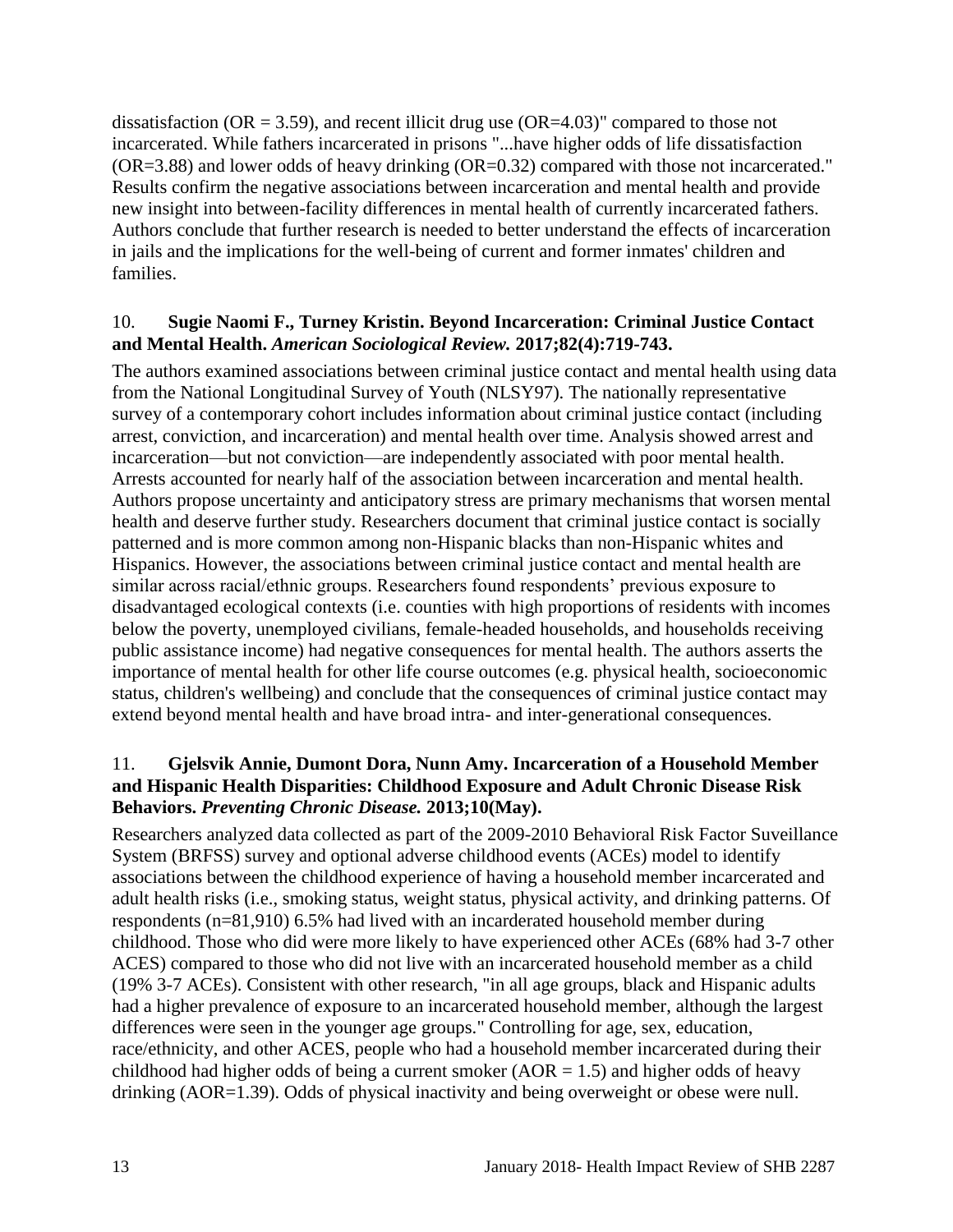When stratified by race/ethnicity, no significant associations were seen among non-Hispanic black adults. Hispanic adults who had lived with an incarcerated household member as a child has higher odds of being a current smoker (AOR=1.71) and heavy drinking (AOR=3.01). However, Hispanic adults who did not report living with an incarcerated household member had less than half the odds of heavy drinking compared with their similiarly unexposed white counterparts (AOR=0.44).

#### <span id="page-15-1"></span>12. **Esposito Michael, Lee Hedwig, Hicken Margart, et al. The Consequences of Contact with the Criminal Justice System for Health in the Transition to Adulthood.** *Longit Life Course Stud.* **2017;8(1):57-74.**

Esposito et al. examine the association between incarceration and health in the United States during the transition to adulthood. They applied the Bayesian Additive Regression Trees (BART) to data from The National Longitudinal Study of Adolescent to Adult Health dataset  $(n=10,785)$  to model incarceration's affect on health controlling for confounding variables (93) variables, and 36 covariates categorized as: demographic characteristics, prior health status behaviors, engagement in risky behavior, social connectedness, disposition characteristics, parental characteristics, and contextual residential characteristics). Authors examined three health outcomes: 1) an indicator for cardiovascular health (i.e. hypertension or raised blood pressure), 2) a measure of general health stauts (i.e. excellent/very good self-reported status), and 3) a measure of mental health status (i.e. depression). The analysis of two separate samples found individuals who had been incarcerated were more likely to suffer from depression, less likely to report being in excellent or very good health, and more likely to have hypertension than their peers with no history of incarceration. To examine if the health inequalities between previously incarcerated and never incarcerated individuals was a product of incarceration rather than a product of features that occurred prior to incarceration, they used the BART methodology to estimate how different the health of individuals who had experienced incarceration would be had they actually never experienced incarceration. Results suggest that elevated risk of depression among incarcerated individuals is largely a consequence of their incarceration (~5% both before and after accounting for confounders). Similarly, a prior history of incarceration appears to decrease the probability of reporting excellent/very good health (~10%), roughly half of the decrease in probability before accounting for confounders. Results show no adverse effects of incarceration on hypertension.

## <span id="page-15-0"></span>13. **Rhoades H., Rusow J. A., Bond D., et al. Homelessness, Mental Health and Suicidality Among LGBTQ Youth Accessing Crisis Services.** *Child Psychiatry Hum Dev.*  **2018.**

LGBTQ youth experience increased risks of homelessness, mental health disorder symptoms, and suicidality. Utilizing data from LGBTQ youth contacting a suicide crisis services organization, this study examined: (a) rates of homelessness among crisis services users, (b) the relationship between disclosure of LGBTQ identity to parents and parental rejection and homelessness, and (c) the relationship between homelessness and mental health disorder outcomes and suicidality. A nationwide sample of LGBTQ youth was recruited for a confidential online survey from an LGBTQ-focused crisis services hotline. Overall, nearly one-third of youth contacting the crisis services hotline had experienced lifetime homelessness, and those who had disclosed their LGBTQ identity to parents or experienced parental rejection because of LGBTQ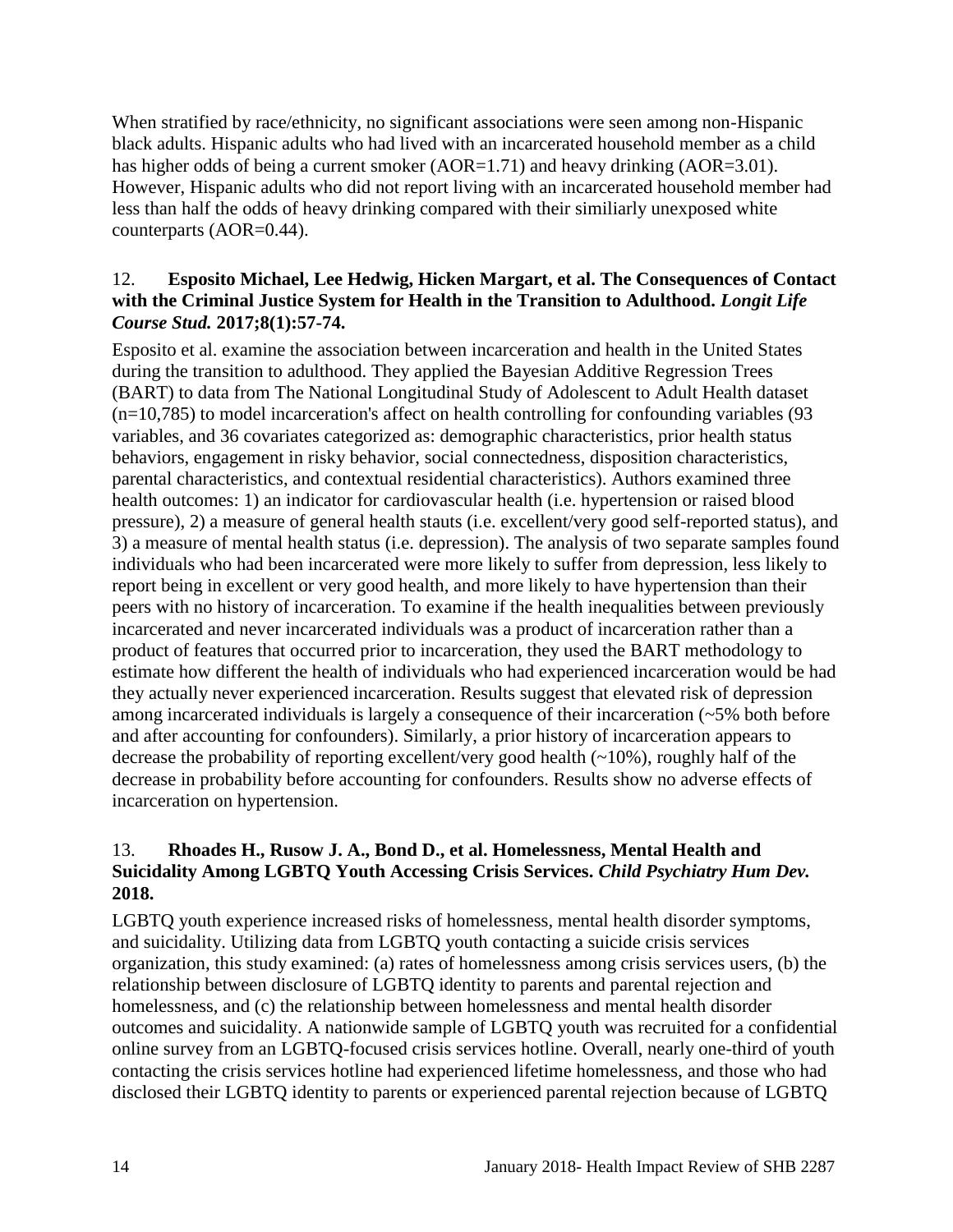status experienced higher rates of homelessness. Youth with homelessness experiences reported more symptoms of several mental health disorders and higher rates of suicidality. Suggestions for service providers are discussed.

## <span id="page-16-0"></span>14. **Survey. Washington State Healthy Youth. Healthy Youth Survey QxQ Analysis. 2016.**

Washington state Healthy Youth Survey data from 2016 indicate that White students report lower rates of depression than all other racial/ethnic groups. For example, about 24.1% (CI 95% 22.3-25.9%) of white students and over 37% (CI 95% 31.9-42.5%) of American Indian/Alaskan Native students reported feelings that are indicators of depression. AI/AN students were also more likely to contemplate or attempt suicide than any other racial/ethnic group. In addition, youth who reported living somewhere other than their own family's home (e.g. a shelter, car, campground, on the street) were more likely than their peers living in their family's home to report feelings of depression (43% versus 27.1%, respectively) and contemplate suicide (29.9% versus 16.2%, respectively).

## <span id="page-16-1"></span>15. **Veterans Health Administration Office of Health Equity. National Veteran Health Equity Report- FY2013.2013.**

In 2013, the Veterans Health Administration, Office of Health Equity completed a report comparing sociodemographics, health care utilization, and rates of diagnosed health conditions for all veterans recieving care at a VA facilitiy. Overall, the administration found that veterans who used VA services had higher rates of hypertension, lipid disorders, and diabetes compared to the general U.S. population. Data also indicated that veterans recieving care from a VA facility have a higher rate of mental illness diagnoses than the general population, with over 33% of veterans being diagnosed with a mental health illness compared to 30% in the general population. In addition, veterans are more likely to be diagnosed with a serious mental illness, including schizophrenia, and are more likely to have comorbidity with other mental health concerns. For example, of veterans diagnosed with a serious mental illness, over 28% also experience post-traumatic stress disorder. A review of literature concluded that veterans diagnosed with a serious mental illnesss have 14-18 years shorter life expectancy than the general population. These issues are compounded for veterans experiencing homelessness. The Veterans Health Administration also found that veterans with serious mental illness also had high rates of cardiovascular disease and tobacco use, which further contributes to health disparities among this group.

## 16. **Noonan M.E. and Mumola, C.J. Veterans in State and Federal Prison, 2004. U.S. Department of Justice, Bureau of Justice Statistics;2007.**

Data collected by the Bureau of Justice Statistics as part of the 2004 Survey of Inmates in State and Federal Correctional Facilities indicate that approximately 10% of individuals in U.S. state prisons reported prior military service. This percentage has been declining. Overall, the incarceration rate for male veterans is lower than the rate for male non-veterans. However, veterans were more likely to recieve longer prison sentences and serve an average of 22 months longer in prison than non-veterans. Veterans in state prison were also more likely to report having recieved recent mental health services than non-veterans, with 30% compared to 24% stating they had recently stayed overnight in a hospital, used a prescription medication, or been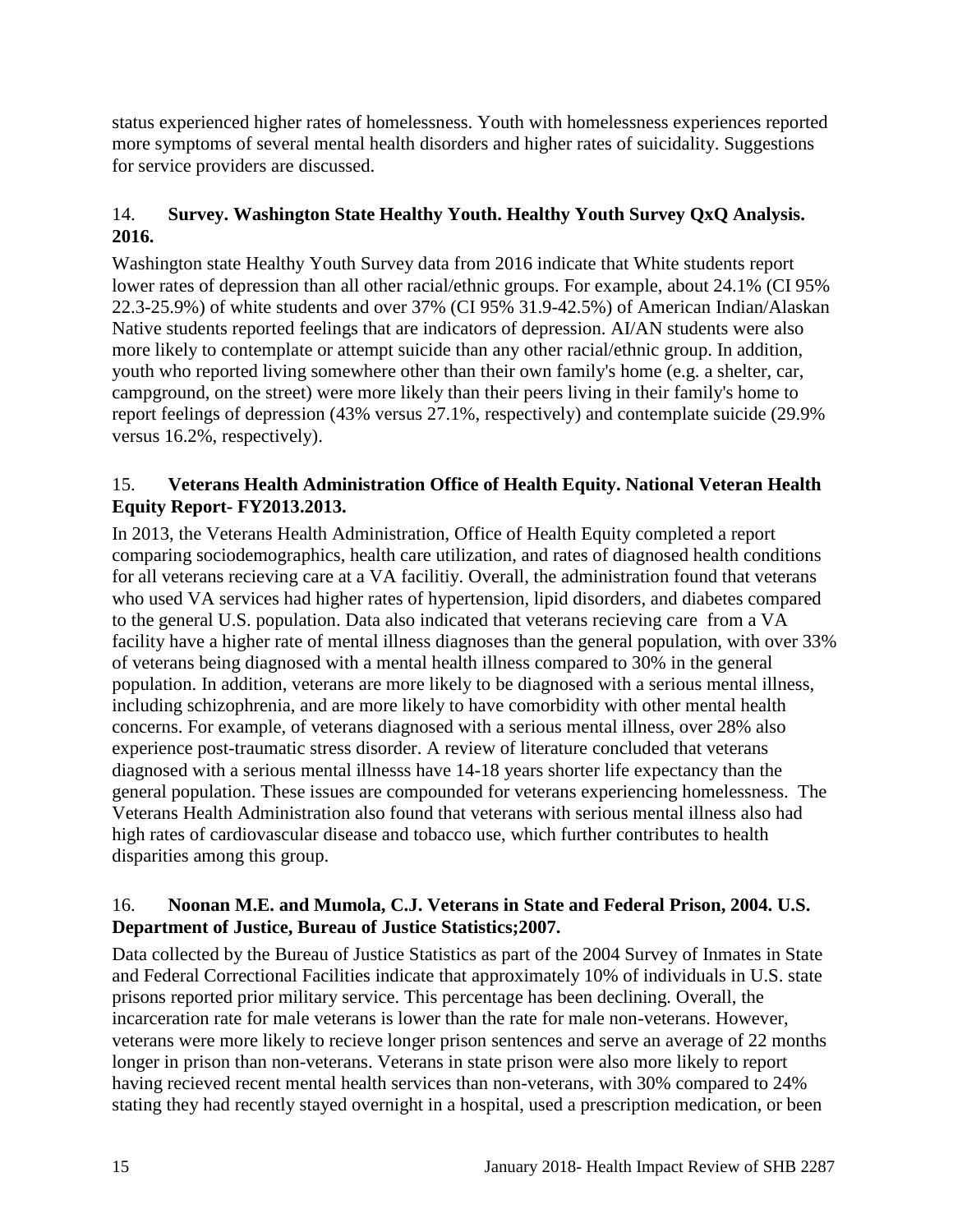treated by a mental health professional. Veterans in state prison were also more likely to be White, older, and better-educated than their non-veteran counterparts.

#### <span id="page-17-0"></span>17. **American Public Health Association. Removing Barriers to Mental Health Services for Veterans (Policy Statement Number 201411). 2014; Available at:**

**[https://www.apha.org/policies-and-advocacy/public-health-policy-statements/policy](https://www.apha.org/policies-and-advocacy/public-health-policy-statements/policy-database/2015/01/28/14/51/removing-barriers-to-mental-health-services-for-veterans)[database/2015/01/28/14/51/removing-barriers-to-mental-health-services-for-veterans.](https://www.apha.org/policies-and-advocacy/public-health-policy-statements/policy-database/2015/01/28/14/51/removing-barriers-to-mental-health-services-for-veterans) Accessed.**

## <span id="page-17-1"></span>18. **Homelessness United States Interagency Council on. Reducing Criminal Justice System Involvement among People Experiencing Homelessness.2016.**

The United States Interagency Council on Homelessness was created by Congress in 1987. It serves as an independent agency within the Executive Branch, and works to coordinate a federal response to homelessness by working with federal, state, and local governments. This 2016 policy brief summarizes the relationship between criminal justice system involvement and homelessness. The report explains that the relationship between incarceration and homelessness is reciprocal and bi-direcctional- experiencing homelessness increases the likelihood of criminal justice involvement and experiencing incarceration increases the likelihood of homelessness. Low-income communities and communities of color are more likely to experience this cycle between incarceration and homelessness. To break the cycle, one strategy area for the Interagency Council on Homelessness is reforming sentencing policies. Under this strategy area, they encourage diversion policies for non-violent crimes and the expansion of "diversion services to keep youth and adults with behavioral health issues from entering the criminal justice system and connect them to permanent housing and supportive services."

## <span id="page-17-2"></span>19. **Commerce Washington State Department of. Snapshot of Homelessness in Washington State for January 2016.2016.**

This report presents data prepared by the Department of Social and Health Services Research and Data Analysis Division for the Washington State Department of Commerce. Data is based on the total Basic Food population and is meant to supplement the Statewide Point-In-Time Count (PIT). The Washington Basic Food Program provides benefits to individuals and families with incomes up to 200 percent of the federal poverty level (FPL) and whose resources are below established limits. The report differentiates between levels of homelessness: homeless only is defined as those who are unsheltered or living in emergency shelter while unstably housed includes individuals who are couch surfing. According to 2016 data, 42,128 individuals were identified as homeless only, while an additional 99,336 were unstably housed. Of the homeless only population ages 18 and older, 14,240 individuals had mental health treatment need; 13,574 had a substance use disorder treatment need; and 9,377 had a co-occurring mental health and substance use treatment need. Mental health treatment need is identified by "the presence of diagnoses, psychotropic medications and/or mental health services." Substance use disorder treatment need is identified by "diagnoses, procedures, prescriptions, treatment and/or arrests that reflect a possible substance use disorder." In 2016, Snohomish County was home to 3,840 homeless only individuals and an additional 7,113 unstably housed persons. Spokane County had 3,004 homless only and 9,670 unstably housed residents.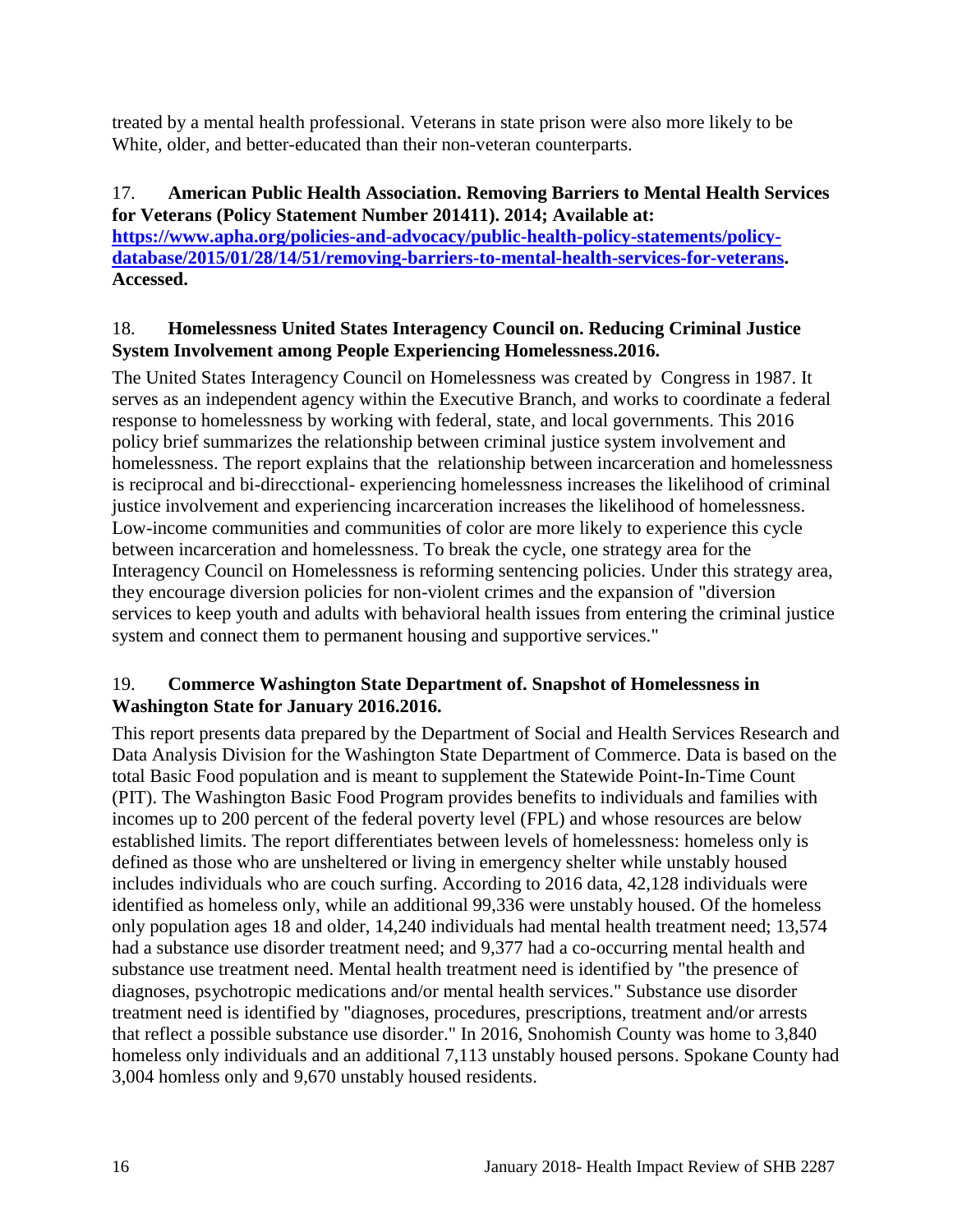#### <span id="page-18-1"></span>20. **FAQs about Homeless Veterans. No date.; Available at:**

#### **[http://nchv.org/index.php/news/media/background\\_and\\_statistics/.](http://nchv.org/index.php/news/media/background_and_statistics/) Accessed January 29, 2018.**

The National Coalition for Homeless Veterans provides background and statistical information about veterans experiencing homelessness and incarcerated veterans. Overall, they report that 11% of the total homeless U.S. population are veterans, and more than 20% of the male homeless population are veterans. Of veterans experiencing homelessness, 50% have been diagnosed with a serious mental illness and 70% are experiencing substance use concerns. In addition, the Coalition reports that an additional 1.4 million other veterans are at risk of becoming homless.

#### <span id="page-18-0"></span>21. **Aidala Angela A., McAllister William, Yomogida Maiko, et al. Frequent Users Service Enhancement 'FUSE' Initiative: New York City Fuse II Evaluation Report.2013.**

In this report Aidala et al. evaluate the effectiveness of FUSE II, the second generation of New York City's Frequent Users Services Enhancement (FUSE) initiative, a collaboration between the Corporation for Supportive Housing; The New York City Departments of Homeless Services, Correction, Health and Mental Hygiene, and Housing Preservation and Development; The New York City Housing Authority; and ten non-profit providers of housing and services. Individuals were eligible for FUSE II participation if they had experienced four jail and four shelter stays over the five years prior to admission. Additional requirements were applied for different types of supportive housing (e.g., mental health needs, substance-use). Participants received permanent supportive housing with services provided either onsite or through mobile case management teams. "Housing providers were given a one-time \$6,500 payment per client to allow for flexible service funding during the critical period from recruitment and engagement to linking with sustainable, comprehensive medical and mental health services, and other support services needed to promote stability and tenant success." Researchers analyzed the effect of the intervention on clients' (1) retention in permanent housing and avoiding homelessness; (2) criminal justice involvement, including arrests and returns to jail; (3) problem drinking and drug use; (4) health and mental health; (5) connection with family and other forms of social support; (6) use of health, mental health and substance abuse services; (7) over all temporal patterns of institutional involvement beyond participants' use of individual public systems, i.e., reduced cycling between institutions. Results for incarceration showed reduction in jail involvement benefiting the intervention group and most, although not all, results are statistically significant. Measured from housing placement people who received the intervention had, on average, 19.2 fewer days incarcerated (40% reduction over comparison group) and fewer jail admissions over the 24 month follow-up period compared to the comparison group. Despite an extended placement process (driven by Section 8 voucher application and approval processes), researchers found little difference in incarceration results whether measured from program enrollment or from housing placement. FUSE II program results suggest that supportive housing decreases recidivism and the use of emergency homeless, health, and behavioral health services and improves health care access for individuals cycling between homelessness and incarceration.

#### 22. **Washington State Department of Health Center for Health Statistics. Washington State Opioid Related Deaths. Washington State Department of Health;2016.**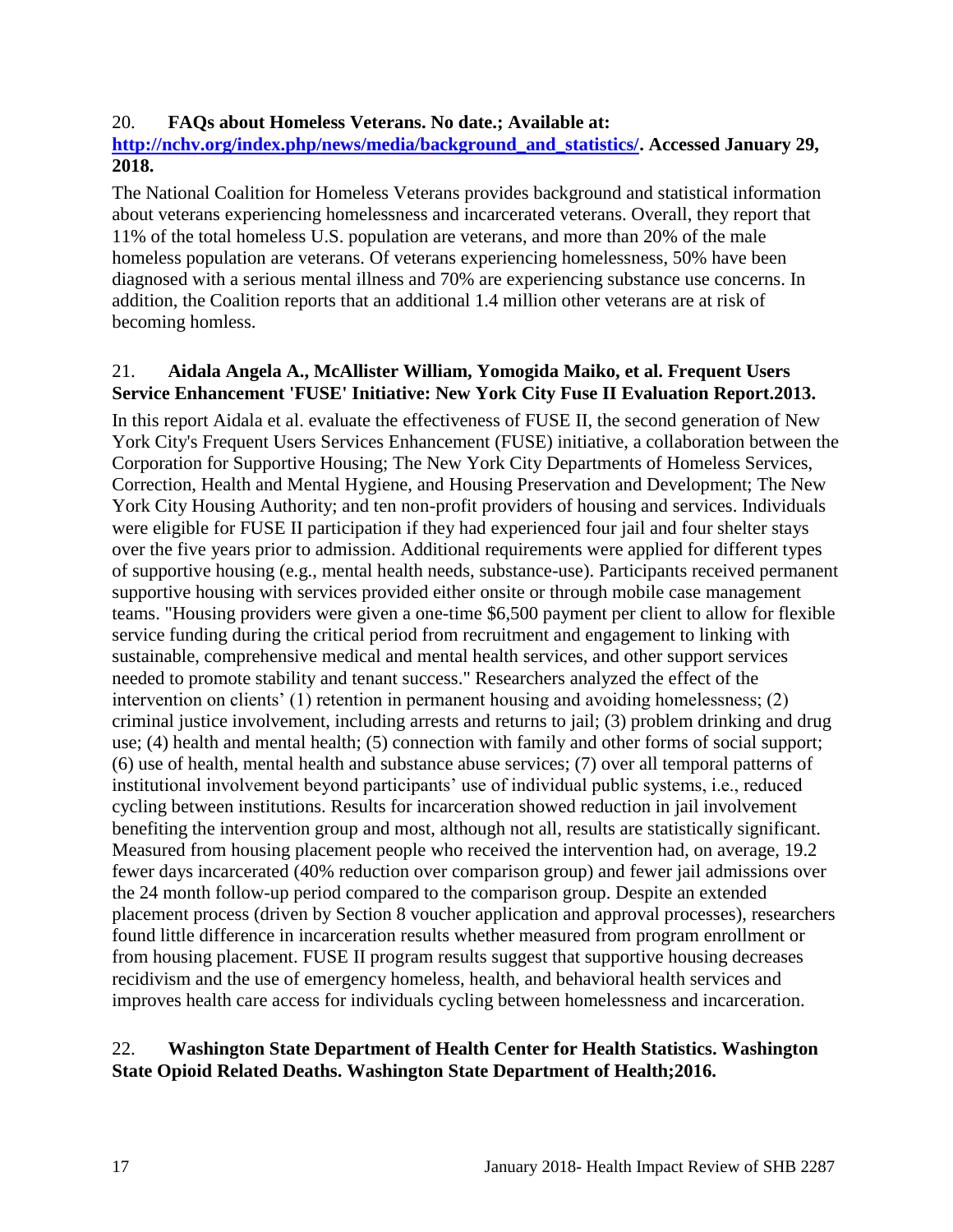Vital statistics data indicate that between 2013 and 2015 in Washington State, 1,852 individuals died from opioid use. Approximately 987 of these individuals died from prescription opioid overdose. The counties with the highest rates of opioid-related deaths between 2013-2015 were Clallam County (27 individuals, 13.5/100,000 [CI 95% 8.6-19.5/100,000] ), Cowlitz County (40 individuals, 12.6/100,000 [CI 95% 8.9-17.0/100,000]), Skagit County (43 individuals, 12.5/100,000 [CI 95% 9.0-16.6/100,000), Douglas County (13 individuals, 11.9/100,000 [CI 95% 6.3-19.3/100,000]), and Snohomish County (277 individuals, 11.7/100,000 [CL 95% 10.4- 13.2/100,000]). Spokane County and Pierce County ranked 13th among counties with the highest rates of opioid-related deaths (125 individuals, 8.8/100,000 [CI 95% 7.3-10.4/100,000]; 224 individuals, 8.8/100,000 [CI 95% 7.7-10.0], respectively). Rates were calculated per 100,000, age-adjusted for the United States 2000 population. The county with the highest rate of opioidrelated deaths was Clallham County (13.5/100,000 [CI 95% 8.6-19.5/100,000]). Statewide, American Indian/Alaska Natives (AI/AN) were significantly more likely than any other racial/ethnic group to be victims of fatal overdoses from both prescription and non-prescription opioids. The AI/AN population had an age-adjusted rate almost three times higher than that for the overall population. The numbers for the Native Hawaiian and Other Pacific Islander population were too low to calculate the rates for both prescription and non-prescription as were the numbers for the Asian population for non-prescription. The data also show a steady increase in the number of opioid overdose deaths for all populations between 1995 and 2013 with a larger increase among prescription-related overdose deaths. The rate increased from an age-adjusted death rate for all opioids of 3.3/100,000 (95% CI 2.9-3.8/100,000) in 1995 to 8.6/100,000 (7.9- 9.3/100,000) in 2013. It is important to note the potential limitations of death certificate data such as possible misclassification of both race/ethnicity and cause of death.

## 23. **Management Washington State Office of Financial. 2017 Official Population Estimates: Population of Cities, Towns, and Counties Used for Allocation of Selected State Revenues, State of Washington.2017.**

Pursuant to RCW 43.62.030, the Office of Financial Management is required to determine the population of all cities and towns in the State of Washington by April 1 each year. As of April 1, 2017, the total population of the State of Washington was 7,310,300. Snohomish County had a population of 789,400, with the City of Everett as the largest city in the county with a population of 109,800. Spokane County had a population of 499,800, with the City of Spokane as the largest city in the county with a population of 217,300.

## <span id="page-19-0"></span>24. **Justice Center for Health and. No Entry: A National Survey of Criminal Justice Diversion Programs and Initiatives.2013.**

The Center for Health and Justice completed a review of criminal justice diversion programs across the United States. They looked only at programs that do not result in a conviction, and grouped diversion programs into three categories: law enforcement diversion, prosecution or pretrial diversion, and court diversion. Overall, they concluded that: (1) Most diversion programs focus on individuals with substance use and mental health issues; (2) Many diversion programs are only available to individuals with first-time or low-level offenses; (3) A lack of overarching standards or performance measures makes it difficult to evaluate diversion programs as a whole; (4) There are no standard definitions for diversion programs; and (5) Many jurisdictions are forced to consider diversion programs as a result of limited resources and a growing number of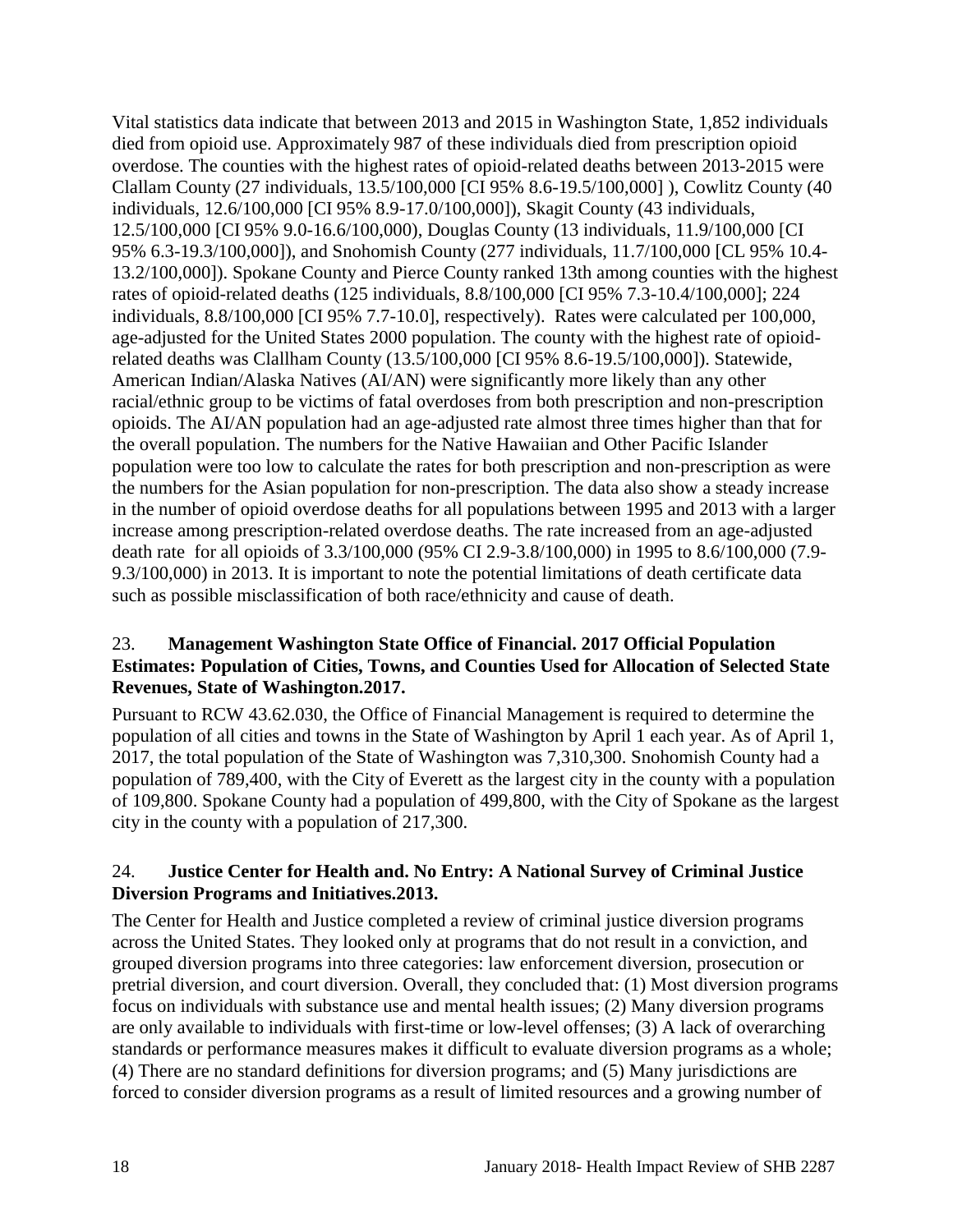individuals entering the criminal justice system. Although there are many different types of diversion programs, the Center for Health and Justice state that the overarching goals of all programs are to address underlying behavioral concerns in order to maximize an individual's opportunity for success and to minimize the likelihood of recidivism. As an example of a law enforcement diversion program, they present information about Seattle's Law Enforcement Assisted Diversion (LEAD) program. The LEAD program was created in 2011 with a goal to improve public safety. It diverts approximately 100 individuals with substance use disorders per year. The diversion program includes mental health services, substance abuse treatment, employment assistance, housing, access to community health centers, and linkages to other services. As of this report, LEAD had not been evaluated.

## <span id="page-20-0"></span>25. **Lamberti J. Steven, Weisman Robert L., Schwarzkopf Steven B., et al. The Mentally Ill in Jails and Prisons: Towards an Integrated Model of Prevention.** *Psychiatric Quarterly.*  **2001;72(1).**

This article presents initial evaluation results of Project Link, a university-led consortium of five community agencies in Rochester, New York, which was established to prevent jail and hospital recidivism and to promote community adjustment among adults with severe mental illness and histories of criminal justice involvement. Local Monroe County data indicated that jail recidivism was associated with treatment non-adherence, substance use, psychotic symptoms, and residential instability. African American and Hispanic men were over-represented among this population. In response to this disproportionate representation, Project Link incorporates staff diversity (to reflect the patient population) and provides cultural competence training for all staff members. Project Link's mobile treatment team features a forensic psychiatrist, a nurse practitioner, a team of case advocates, and a dual diagnosis (mental health and substance-related needs) treatment residence. Admission criteria include presence of a severe mental illness, a history of criminal justice involvement, and a history of non-adherence with outpatient treatment. Additionally, the majority of participants use substances or are substance dependent. The progam incorporates elements of the assertive community treatment (ACT) model and offers 24 hour/daily availability. Estimated length of mobile treatment team enrollment is approximately two years; sufficiently stabilized patients are referred to partner health services. The following results evaluate program effectiveness among patients who completed one-year of the program (n=41). Compared to the year prior to addmission to Project Link, mean (SD) yearly jail days per patient dropped from 107.7 (133.5) to 46.4 (83.7) ( $z=4.3$ ,  $p<0.1$ ). Findings also showed significant reductions in average number of arrests per patient ( $z=2.9$ ,  $p<.005$ ). Authors conclude that preliminary evaluation results suggest Project Link may be effective in reducing recidivism among mentally ill patients with histories of arrest and incarceration.

## <span id="page-20-1"></span>26. **Broner Nahama, Lattimore Pamela K, Cowell Alexander J, et al. Effects of Diversion on Adults with Co-Occurring Mental Illness and Substance Use: Outocmes from a National Multi-Site Study.** *Behavioral Science and the Law.* **2004;22:519-541.**

This quasi-experimental non-equivalent comparison study examined outcomes for participants  $(n=)$  in eight programs conducting criminal justice diversion for people with co-occurring serious mental illness and substance use disorders compared with jail detainees eligible for diversion, but who were processed through standard criminal justice methods without diversion. Those diverted were more likely to be female, to have experienced more psychotic symptoms and serious mental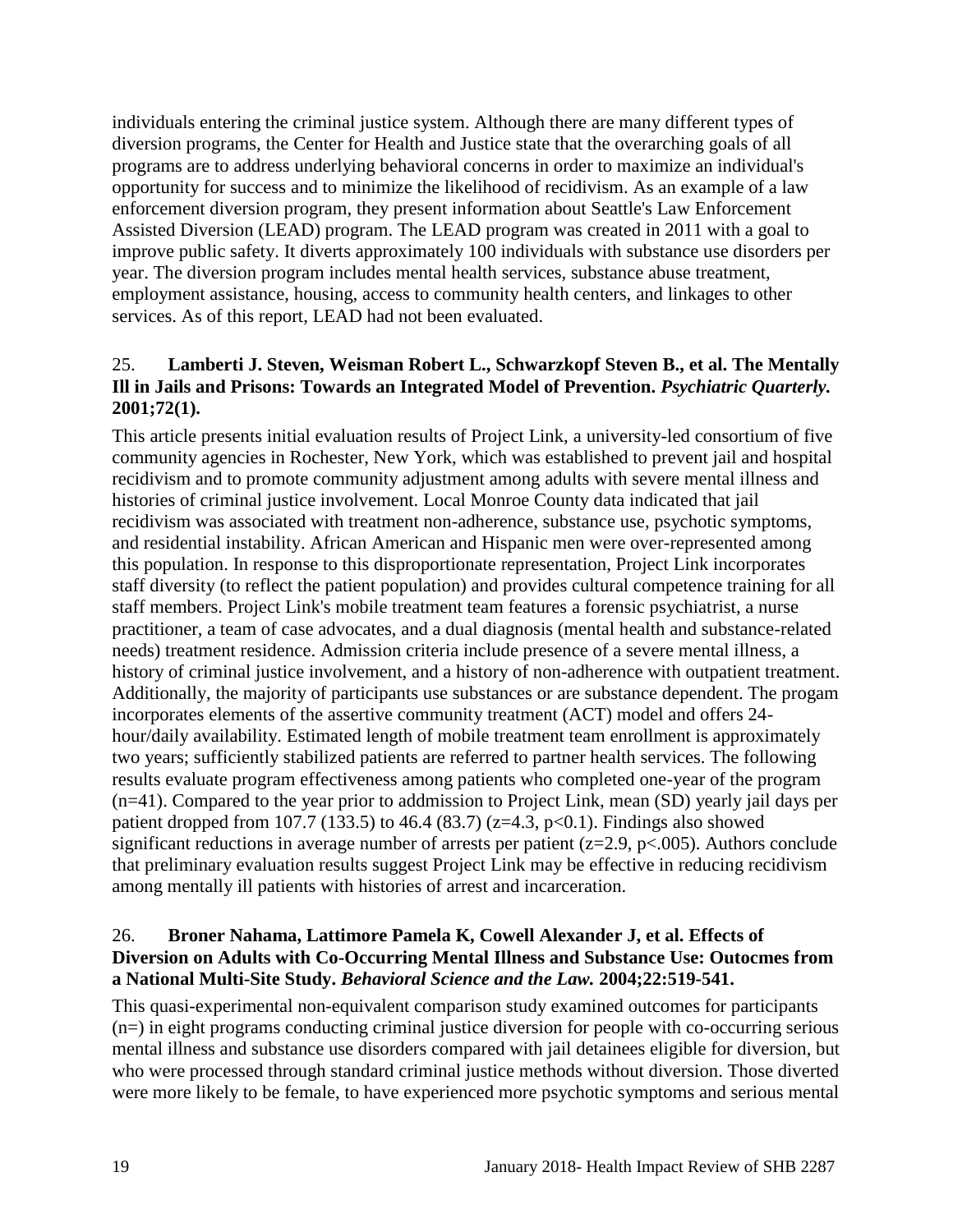disorders, to have been hospitalized, and to have a history of a violent previous offense. Individuals in the non-diverted group were more likely to have extensive alcohol and drug use treatment histories, major mood disorders, more past arrests, and more employment experience. The study found jail diversion was not associated with any statistically significant change in criminal justice recidivism overall. However, at the 3-month follow-up, diverted participants were less likely to spend time in jail during the previous three months (10 days versus 28 days, t=14.63, p<0.001) than non-divereted participants (baseline 55 days versus 38 days for diverted and non-diverted, respectively). Additionally, results suggest that diversion resulted in increased use of services (at 3-month follow-up) and some improvements in quality of life indicators, specifically living arrangements. Overall, results indicate that persons with mental health disorders and co-occurring substance use disorders can be diverted from the criminal justice system with no increased risk for arrest during the year following the initial diversion, compared to those not diverted. Authors conclude that diversion may be an option for increasing access to services, increasing time in the community, reducing jail days, without increase in arrests, substance use, or psychiatric symptoms.

#### <span id="page-21-0"></span>27. **Shah Melissa Ford, Black Callie, Felver Barbara. Achieving Successful Community Re-Entry upon Release from Prison.Olympia Washington2013. 11.193.**

The Department of Social and Health Services prepared this report for the Washington State Department of Commerce, Community Services and Housing Division. It examines the experience of individuals (n=12,202) over a 12-month period following thier release from a Washington State Department of Corrections (DOC) facility in State Fiscal Year 2010 or 2011. Researchers found homeless ex-offenders who recieved housing assistance and transitioned to permanent housing had lower rates of criminal recidivism and higher rates of employment, Medicaid coverage, and substance abuse treatment, compared to other homeless ex-offenders. Homeless individuals who received housing assistance and exited to permanent housing had the lowest felony conviction rate (6%) compared to those who received assistance but exited to nonpermanent housing (11%), those who were homeless and did not receive housing assistance (15%), and those who did not have an identified housing need (10%). According to Washington State Patrol (WSP) data, the rate of arrest was highest for homeless ex-offenders who did not receive housing assistance (54%) and those who received assistance but exited to non-permanent housing (52%). The arrest rate was lower for ex-offenders without identified housing needs (33%) and homeless ex-offenders who received housing assistance and exited to permanent destinations (35%).

## <span id="page-21-1"></span>28. **London A, Myers N. Race, incarceration, and health.** *Research on Aging.*  **2006;28(3):409-422.**

London and Myers conducted a review of the literature around health and other outcomes for incarcerated individuals. They highlighted research that indicates that black Americans have worse health outcomes than other racial/ethnic groups, and also are disproportionately represented in the justice system. The authors also outlined data indicating the high rates of injury in jails and prison as well as the high rates of communicable disease among incarcerated and formerly incarcerated individuals. In addition, they highlight research that indicates that incarceration is associated with lower educational attainment, lower income, higher rates of unemployment, and higher involvement in jobs with high risk of injury or exposure to hazardous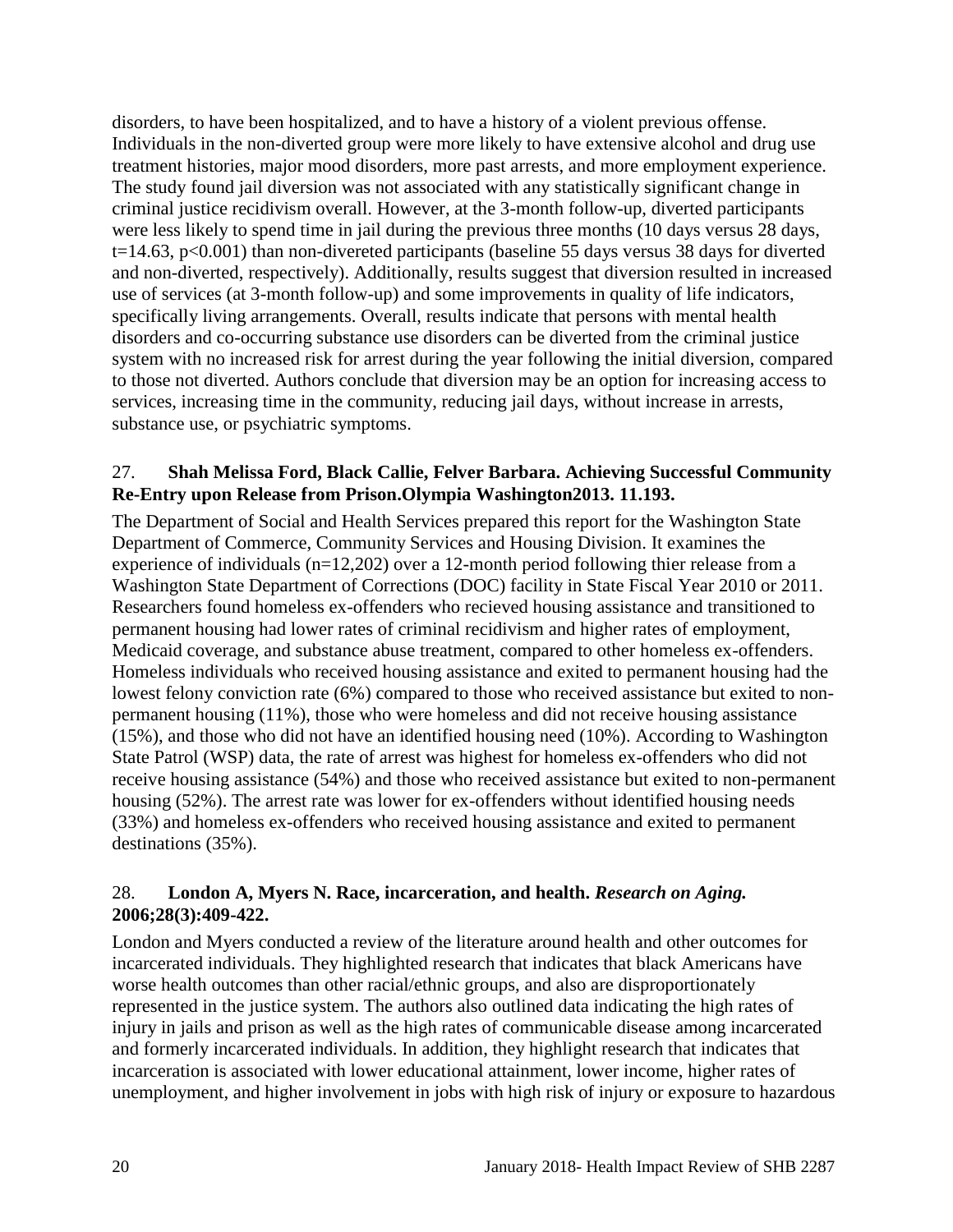working conditions. Evidence also indicates that incarceration is associated with divorce and separation of families.

## 29. **Murray J, Farrington DP, Sekol I. Children's antisocial behaivor, mental health, drug use, and educational performance after parental incarceration: A systematic review and meta-analysis.** *Psychological Bulletin.* **2012;138(2):175-210.**

Murray et al. conducted a systematic review and meta-analysis of the literature on parental incarceration and impacts on children's later mental, emotional, and social health. They identified 40 studies that met their strict inclusion criteria. The researchers pooled the odds ratios across all samples in order to determine if children with incarcerated parents had a greater risk of each outcome than children in the control group who did not have an incarcerated parent or parents. These pooled odds ratios indicated that parental incarceration was significantly associated with antisocial behavior among their children even after controlling for covariates. In some subpopulations parental incarceration was significantly associated with children's poor academic performance, poor mental health, and drug use, but this association was not significant for every subpopulation and did not always remain significant after controlling for covariates.

## <span id="page-22-0"></span>30. **Roettger ME, Boardman JD. Parental incarceration and gender-based risks for increased body mass index: Evidence from the national longitudinal study of adolescent health in the United States.** *American Journal of Epidemiology.* **2012;175(7):636-644.**

Roettger et al. analyzed data from the National Longitudinal Study of Adolescent Health (1994– 2008). The dataset included 15,558 individuals who had completed interviews for all waves of the study, including 1,205 males and 1,472 females who reported that their biologic mother or father was incarcerated. The researchers found that females who had experienced a parent being incarcerated saw greater increase in Body Mass Index (BMI) over time for than did females whose parents had not been incarcerated. This trend remained significant even after controlling for stressful life events, internalizing behaviors, and a range of individual, familial, and neighborhood characteristics.

## 31. **Swisher RR, Roettger ME. Father's incarceration and youth delinquency and depression: Examining differences by race and ethnicity.** *Journal of Research on Adolescence.* **2012;22(4):597-603.**

Swisher and Roettger analyzed data from the in-home portion of the National Longitudinal Study of Adolescent Health. Due to insufficient sample size for other racial/ethnic groups, only white, black, and Hispanic respondents were included in this study. The researchers found that among all racial/ethnic groups father's incarceration is associated with increased depression and delinquency for the children, even after controlling for other variables such as demographics and family background measures. In addition, when considering these results by race/ethnicity, the data indicate that among Hispanic respondents, having their father incarcerated is associated with a higher propensity for delinquency than among white and black respondents.

## 32. **Turney K, Wildeman C, Schnittker J. As fathers and felons: Explaining the effects of current and recent incarceration on major depression** *Journal of Health and Social Behavior.* **2012;53(4):465-481.**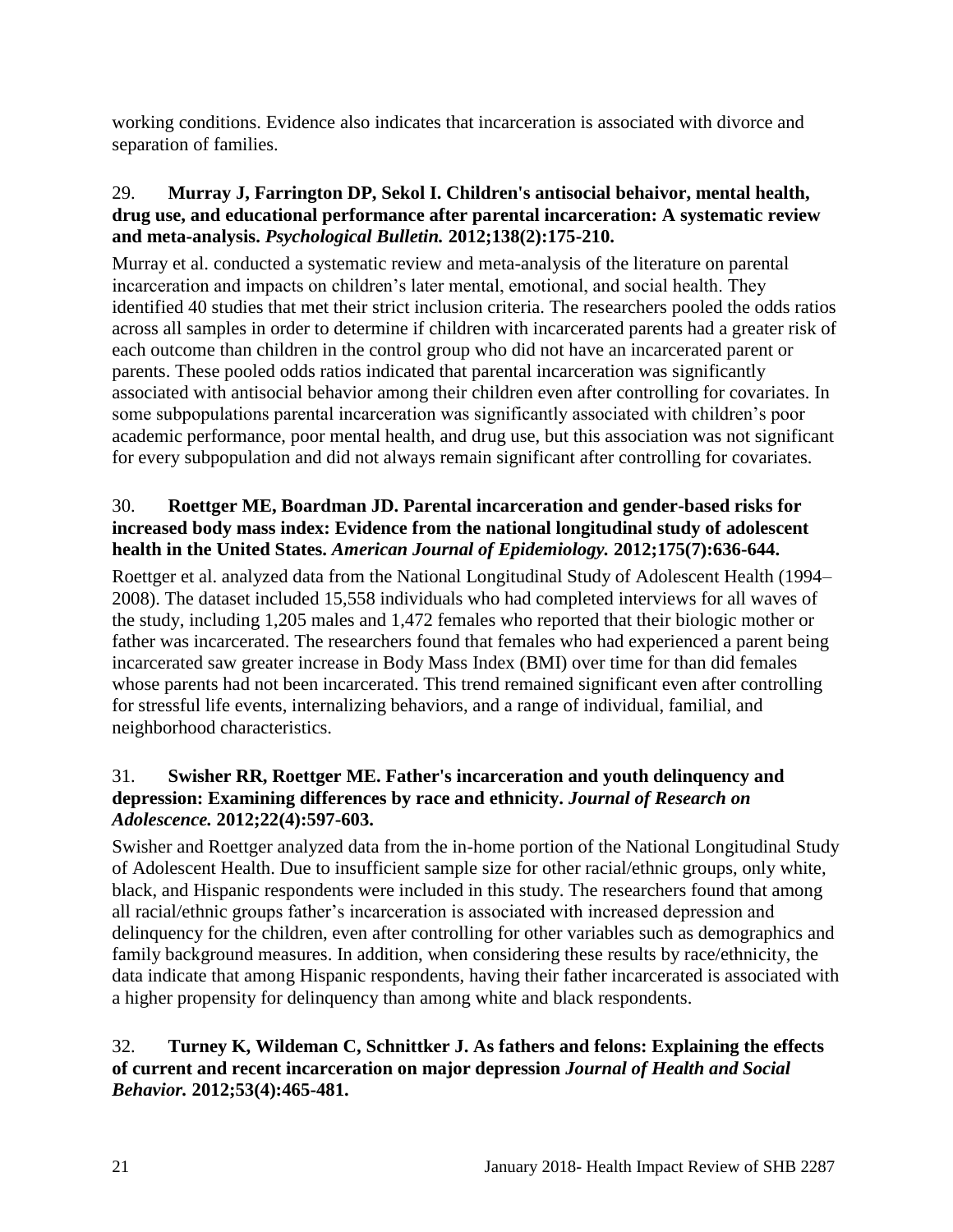Turney et al. analyzed data from the longitudinal Fragile Families and Child Wellbeing study. The researchers found that currently and recently incarcerated fathers are more likely to report a change in employment status, separation from a child's mother, a change in relationship quality, and depression. The association between incarceration and depression remained significant even after controlling for variables such as demographic characteristics and history of depression.

## 33. **Wu E, El-Bassel N, Gilbert L. Prior incarceration and barriers to receipt of services among entrants to alternative incarceration programs: A gender-based disparity.** *Journal of Urban Health: Bulletin of the New York Academy of Medicine.* **2012;89(2):384-395.**

Wu et al. collected data from a random sample of adults (N=322; 83 women and 239 men) entering alternative to incarceration programs in New York City. Researchers collected data though structured interviews including information on sociodemographics, substance use, prior incarcerations, and barriers that had prevented a participant from visiting or returning to a service provider. Less than half of the participants had earned a high school diploma or GED. When analyzing collapsed data for male and female participants, they found that a greater number of prior incarcerations were significantly associated with a greater number of barriers that prevented accessing a service provider. When they analyzed the data disaggregated by sex and controlling for sociodemographic and substance use indicators, researchers found that the relationship between a greater number of prior incarcerations and greater number of service barriers experienced remained significant only for men.

## <span id="page-23-0"></span>34. **Natapoff Alexandra. Misdemeanor Decriminalization.** *Vanderbilt Law Review.*  **2015;68(4):63.**

This law review found that full decriminalization, defined as reclassification of misdemeanors as civil infractions, of non-violent offences may reduce arrests, days of incarceration, and fines associated with offenses like driving while license suspended in the third degree (DWLS 3). However, Natapoff noted outcomes may vary dependent on how local jurisdictions apply the provisions. Defendants with the resources to pay fines can terminate contact with criminal justice system quickly and without the lasting effects of a criminal record. However, because Washington State incarcerates defendants for failure to pay fines, a fine-only model may translate into jail time for indigent individuals through the use of contempt proceedings (pay or appear). Incarceration due to failure to appear may exacerbate disparities in incarceration rates by disproportionately affecting people with low-incomes and people of color who may be less likely to find the time and transportation required to appear than offenders with more time and resources. Failure to pay may also negatively impact an individual's credit rating and their ability to rent an apartment, buy a car, or secure employment. An individual's records (arrest and criminal) and/or inability to reinstate their driver's license may also negatively affect employment (current and future prospects). Jurisdictional use of citations to measure performance or fines to fund the criminal justice systems and general budgets could exacerbate disparities by further racializing enforcement and serving as a regressive tax.

## <span id="page-23-1"></span>35. **Turney Kristin. Stress Proliferation across Generations? Examining the Relationship between Parental Incarceration and Childhood Health.** *Journal of Health and Social Behavior.* **2014;55(3):302-319.**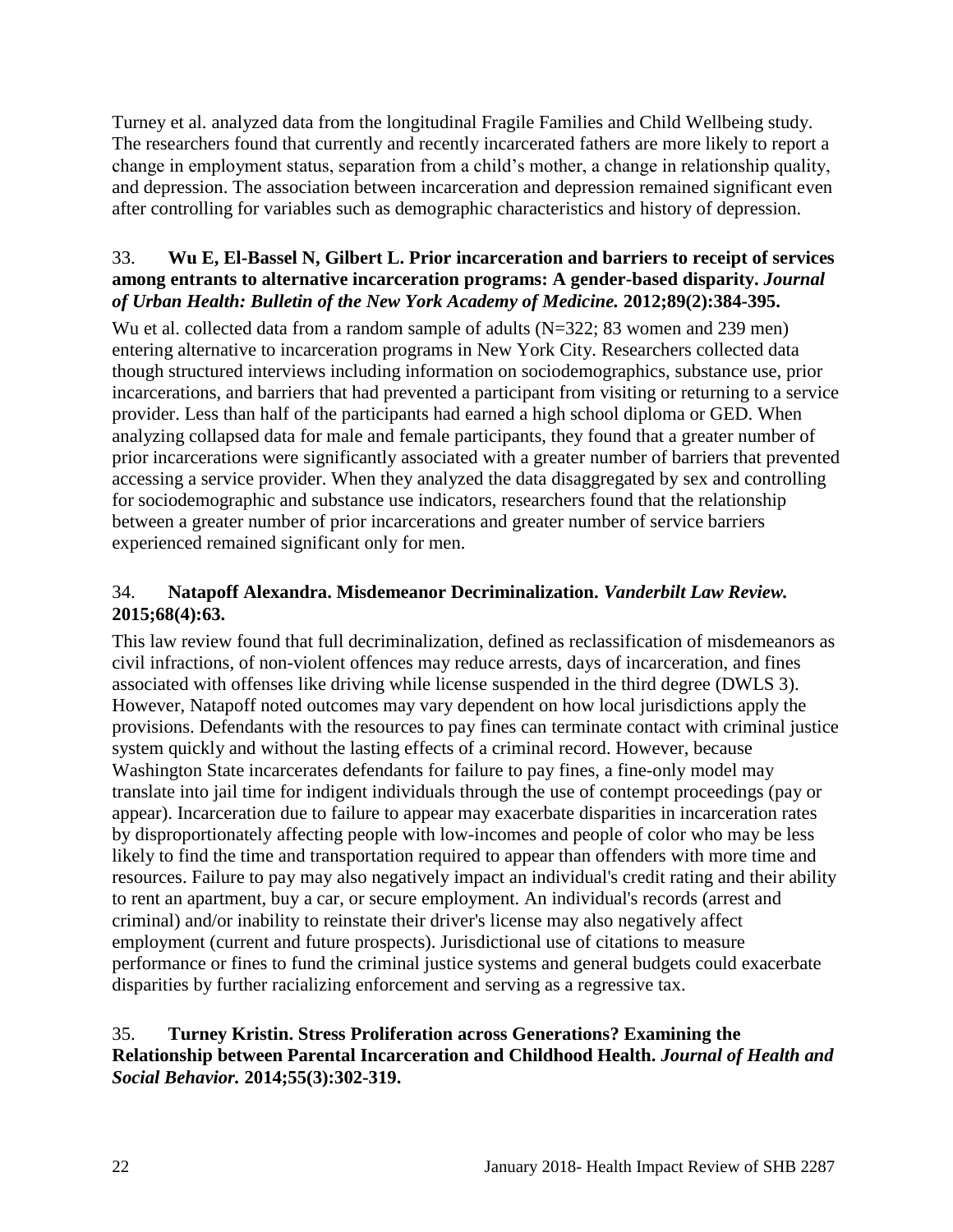Turney conducted a multivariate analysis that incorporates children into the stress process paradigm to examine the relationship between parental incarceration and children's health. The author used data collected through the 2011-2012 National Survey of Children's Health (NSCH), a cross-sectional probability sample of non-institutionalized children ages 0-17 years in the U.S. Adjusted for demographic, socioeconomic, and familial characterstics, the analyses show parental incareceration is independently associated with 5 of 19 health conditions considered: learning disabilities, Attention Deficit Disorder/Attention Deficit Hyperactivity Disorder, behavioral or conduct problems, developmental delays, and speech or language problems. Results suggest parental incarceration is more detrimental to behavioral or conduct problems and developmental delays than parental divorce or separations. Findings add to the literature that children's health disadvantages may be an unintended consequence of mass incarceration. In addition, household member mental health problems are associated with 15 of 19 indicators of children's health. The use of a cross-sectional dataset made it impossible to determine whether the assocation is due to shared genetics, shared environments, or some combination of the two. Further research is needed to determine how mental health, incarceration, and children's mental health are associated.

## <span id="page-24-0"></span>36. **Behavioral Risk Factor Surveillance System. 2016; Available at: [https://www.cdc.gov/brfss/brfssprevalence/.](https://www.cdc.gov/brfss/brfssprevalence/) Accessed.**

Behavioral Risk Factor Surveillance System (BRFSS) data from 2016 highlight disparities in mental health. For Washington State, survey participants who reported their race/ethnicity as American Indian/Alaskan Native were more likely than any other racial/ethnic group to be told that they have a form of depression. For example, 31.0% (CI 95% 22.1-40.0%) of AI/AN participants compared to 22.7% (CI 95% 21.7-23.6%) of White participants were told they have a form of depression. Data also show that lower income participants were more likely to be told they have a form of depression. In Washington State, 36.9% (CI 95% 32.7-41.1%) of participants that made less than fifteen thousand dollars per year experienced depression compared to 17.2% (CI 95% 16.1-18.3%) of participants making greater than 50 thousand dollars per year.

## 37. **Prevention Centers for Disease Control and. Youth Risk Behavior Surveillance-United States, 2015.** *Morbidity and Mortality Weekly Report.* **2015;65(6).**

Youth Risk Behavior Surveillance System (YRBSS) data from 2015 indicate that nationally, 17.7% of students had seriously contemplated attempting suicide during the 12 months before the survey. Overall, Hispanic students were more likely than their White or Black peers to have considered attempting suicide (18.8% [CI 95% 17.1-20.7%]) or made a suicide plan (15.7% [CI 95% 14.2-17.4%]). Although the City of Seattle has participated in this survey in past years, neither the City of Seattle nor Washington State participated in this survey in 2015.

## 38. **Peteet B. J. Psychosocial risks of prescription drug misuse among U.S. racial/ethnic minorities: A systematic review.** *J Ethn Subst Abuse.* **2017:1-33.**

Prescription drug misuse (PDM) is the leading cause of accidental death in the U.S. One in five Americans report at least one lifetime incident of PDM. PDM has been studied extensively, yet there is limited inclusion of racial/ethnic minorities due to purportedly lower rates of PDM. However, health disparate groups often face more detrimental consequences of substance abuse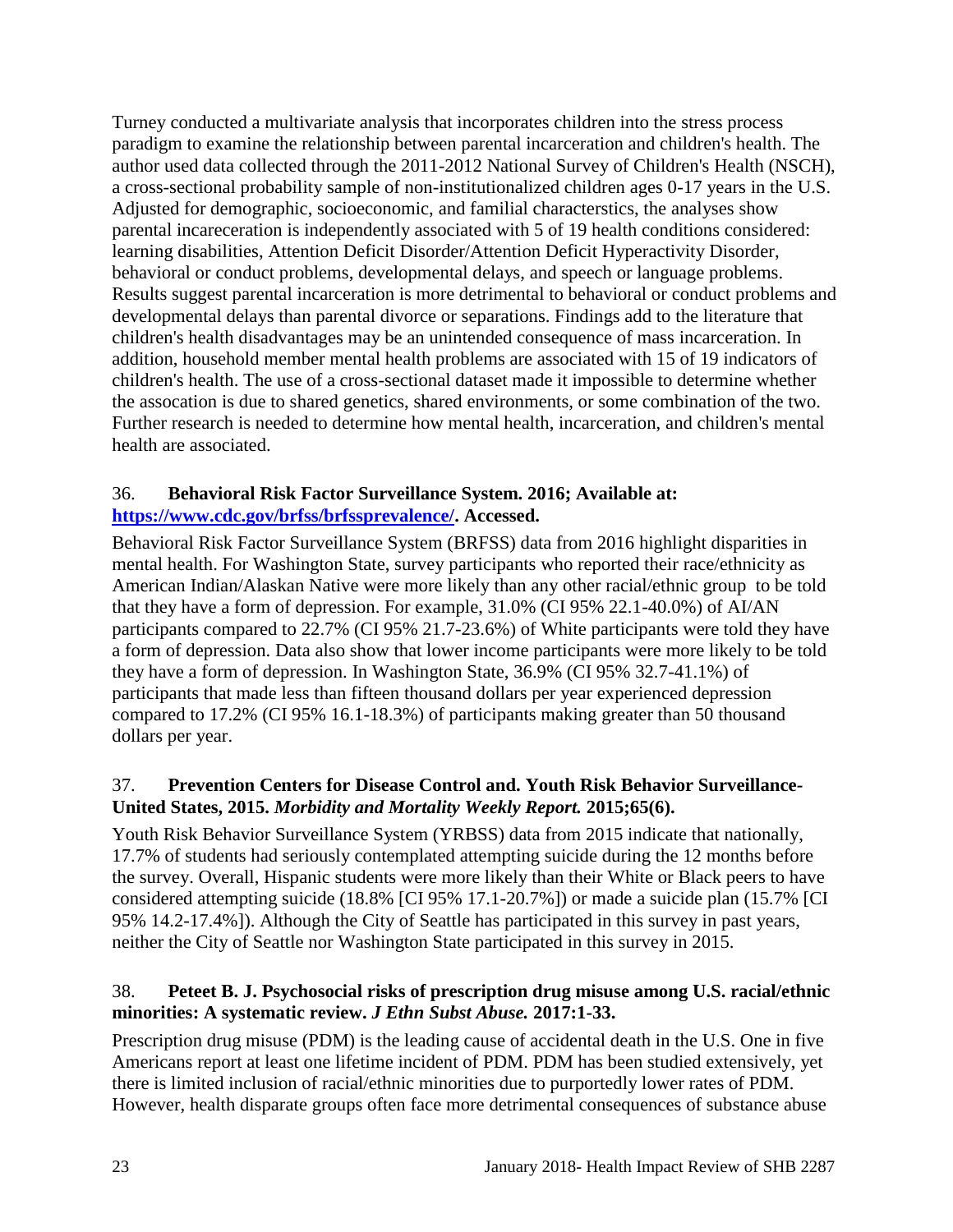including behavioral, social, and medical/mental health (e.g., injury, HIV/AIDS, incarceration, educational attainment, and comorbidity). Failing to characterize risk factors for and consequences of PDM in racial/ethnic minorities may mask the disproportionate negative impact of this epidemic. This systematic review of three research indexes revealed 28 peer-reviewed studies published on PDM in racial/ethnic minority adults. Results indicated a high prevalence of PDM among veterans, bisexual and gay young adults, and substance abusers compared to the general population. Demographic correlates of PDM included younger age, male gender, less educated, unmarried, and those with health/emotional issues. Rates of PDM in demographically vulnerable populations suggest that broadening inclusiveness in PDM research, interventions, and clinical practice is imperative.

## 39. **McGuire T. G., Miranda J. New evidence regarding racial and ethnic disparities in mental health: policy implications.** *Health Aff (Millwood).* **2008;27(2):393-403.**

McGuire and Miranda provide a review of the literature on racial/ethnic disparities in mental health. They cite evidence up through 2008 indicated that most communities of color reported lower rates of lifetime mental disorders than white communities. In contract to these findings, the authors cite evidence that when individuals of color do experience mental health issues they suffer from more persistent, numerous, and severe symptoms than their white counterparts. In addition the authors cite evidence that communities of color do experience higher rates of some mental health disorders (e.g. African Americans had higher rates of schizophrenia and Native Americans suffered from higher rates of posttraumatic stress disorder than Caucasians). The authors also provide evidence that communities of color are less likely to receive needed treatment and more likely to receive poor-quality care when they do receive treatment. In addition, this article mentions the possibility that underdiagnoses of some racial/ethnic groups and over-diagnosis of other racial/ethnic groups for mental health disorders may lead to a misrepresentation of the rates and an inaccurate presentation of possible disparities in prevalence.

#### 40. **Maura J., Weisman de Mamani A. Mental Health Disparities, Treatment Engagement, and Attrition Among Racial/Ethnic Minorities with Severe Mental Illness: A Review.** *J Clin Psychol Med Settings.* **2017;24(3-4):187-210.**

Maura and Weisman conducted a systematic review of 131 articles to look at differences in mental health services by race/ethinicty for individuals with severe mental illness (e.g. schizophrenia, bipolar disorder, major depressive disorder, etc.). Overall, they concluded that racial/ethnic minorities with severe mental illness experience significant disparities in mental health diagnosis, quality of service, illness outcomes, and treatment adherence. For example, they present a study that concluded that race was the strongest predictor for schizophrenia diagnosis, with Blacks more likely to be diagnosed with schizophrenia than their White counterparts. They also found a signficant amount of literature demonstrating that Blacks with severe mental illness were more likely than Whites to be involuntarily hospitalized, use crisis services, and be referred to treatment by law enforcement. The authors provide conclusions and information for each of the 131 articles, discuss general trends in the literature, and present sociocultural variables (e.g. trust in health professionals, religion/spiritual values, and family involvement) that may mediate the relationship between race/ethnicity and mental health services.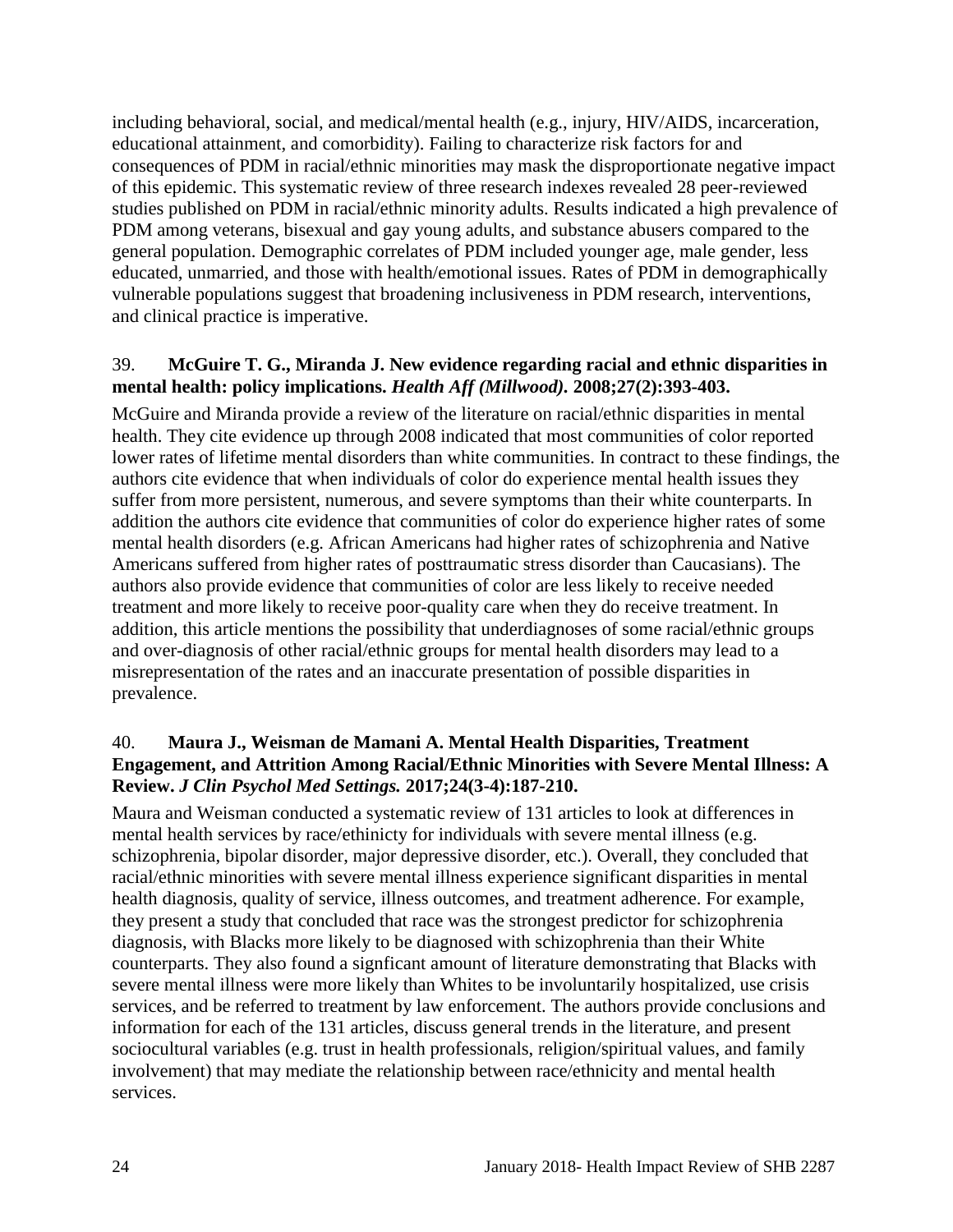#### <span id="page-26-0"></span>41. **Dumont Dora M., Allen Scott A., Brockmann Bradley W., et al. Incarceration, community health, and racial disparities.** *Journal of Health Care for the Poor and Underserved.* **2013;24:78-88.**

Dumont et al. present an evidence-based commentary about the social determinants of incarceration and inmate morbidity and mortality within the context of health disparities in the United States. Data indicates that over half of inmates in the U.S. have a mental health issue and between 16-24% experience serious mental illness, a percentage much higher than the 5-7% estimate nationally. Further, many inmates experience co-morbidities in addition to mental illness such as untreated substance dependence and addiction. The authors also discuss potential mechanisms for the ways in which incarceration perpetuates health disparities, particularly among black, Hispanic, and low-income populations who are disproportionately represented in the criminal justice system compared to their counterparts. Upon release from prison, data shows that former prisoners experience homelessness at a rate higher than the general population. Former prisoners also experience challenges with gaining education, employment, public assistance, and health insurance. These challenges all threaten an individuals ability to regain stability following incarceration and can have lasting impacts on their mental and physical health.

## <span id="page-26-2"></span>42. **Health of Washington State: Mental Health. Washington State Department of Health;2008.**

Washington Behavioral Risk Factor Surveillance System (BRFSS) data from 2004-2006 indicate that American Indians and Alaska Natives and non-Hispanic black individuals reported significantly higher rates of poor mental health compared to other groups. These relationships persisted after adjusting for additional factors such as age, income, and education. Washington BRFSS data also show an association between lower annual household income and poor mental health, a relationship that was also shown with education. It is well understood that mental health is also closely related to other areas such as employment opportunities, physical health, substance abuse. This report also highlights a Washington state study from 2002 that reveal that 16% of individuals in the state who were receiving publicly funded mental health services had at least one felony conviction, a rate over twice that of the general population.

#### <span id="page-26-1"></span>43. **Harris Alexes, Evans Heather, Beckett Katherine. Drawing blood from stones: Legal debt and social inequality in the contemporary United States.** *American Journal of Sociology.* **2010;115 (6):1753-1799.**

Harris et al. analyze national and Washington state-level data to better understand the social and legal consequences of legal financial obligations (LFOs). The authors present a brief history of the use of monetary sanctions and the ways that they have changed over time. Findings show that the use of monetary sanctions is growing in the U.S. and that the dollar value assessed is substantial compared to expected earnings, which is something courts are supposed to consider when assessing LFOs but rarely do. These sanctions create long-term debt that has negative consequences such as: loss of income and heightened stress; constraint on opportunities for growth such as housing, education, and employment; and potential for further warrants, arrest, and reincarceration as a result of nonpayment. The authors conclude that additional research is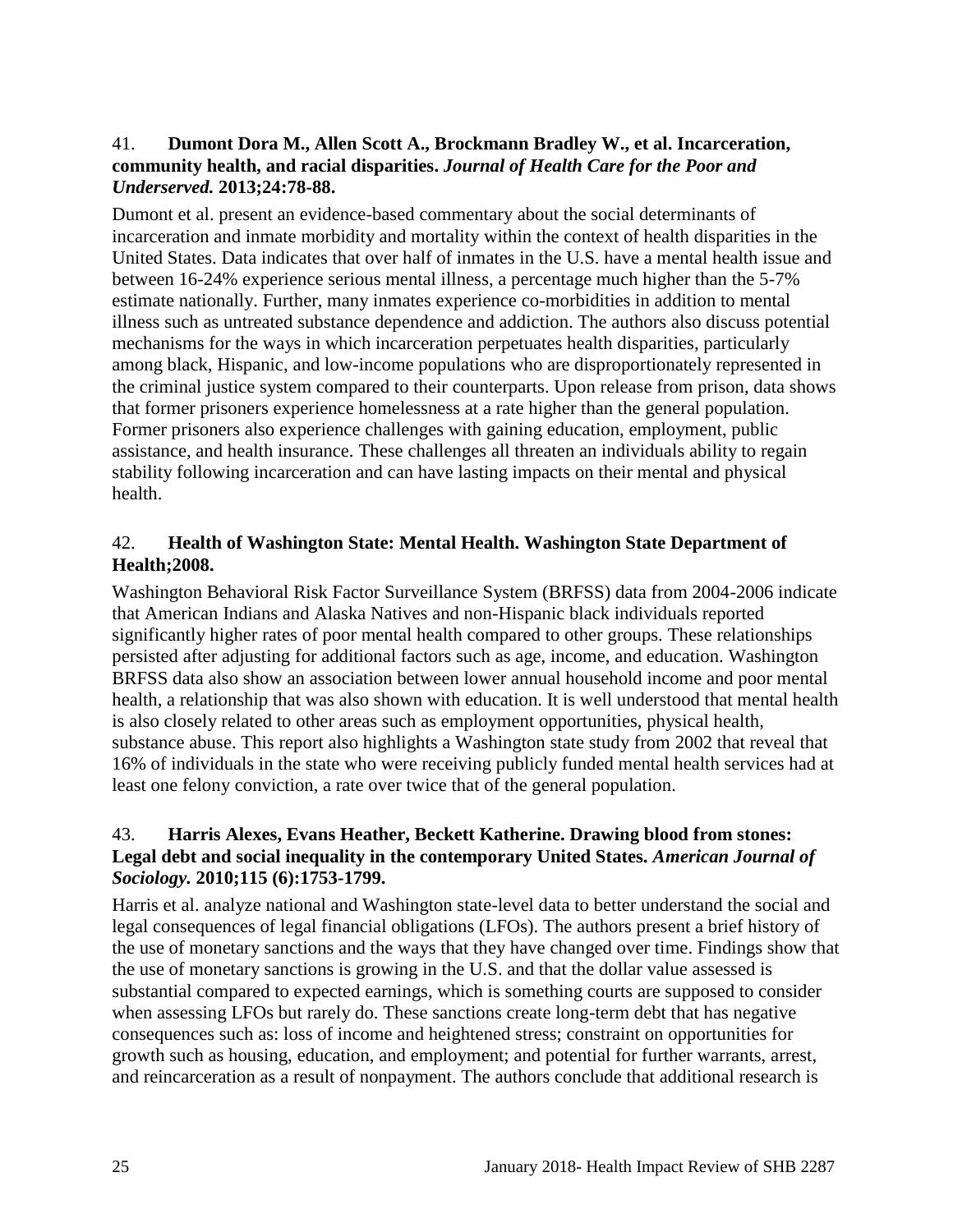necessary to better understand the magnitude of the legal debt that is created by the entire criminal justice system.

## 44. **Harris Alexes. A Pound of Flesh: Monetary Sanctions as Punishment for the Poor. New York: Russell Sage Foundation; 2016.**

The focus of this book, written by sociologist Alexes Harris, is the rise of monetary sanctions as a tool of the criminal justice system and the ways in which these sanctions marginalize and penalize the poor. While Harris presents data from across the United States, she focuses her analysis on the court practices of five counties in Washington State. In order to illustrate how these monetary sanctions are perpetuating inequality, Harris draws conclusions from quantitative and qualitative data including sentencing data, legal documents, court hearing observations, and eighty-nine interviews with judges, clerks, attorneys, and defendants. Harris further uses this evidence to support two main arguments throughout the book: "(1) monetary sanctions imposed by the criminal justice system create and sustain inequality in the United States and, (2) the system of monetary sanctions is enforced by criminal justice bureaucrats whose discretion is shaped by a culture of accountability."

## 45. **Prison Policy Initiative. Washington Profile. 2010; Available at: [http://www.prisonpolicy.org/profiles/WA.html.](http://www.prisonpolicy.org/profiles/WA.html) Accessed September 13, 2016.**

This webpage provides data on incarceration in Washington from 2010. Data show that the rate of incarceration in the state has been growing since the late 1970's and in 2010, there were approximately 139,000 people behind bars of under criminal justice supervision in the state. Racial disparities are present in the Washington criminal justice system as well. In 2010, black, Hispanic, and American Indian/Alaska Native individuals made up 18%, 14%, and 5% of persons in Washington prisons and jails although they made up only 4%, 11%, and 2% of the total Washington population, respectively.

## 46. **Greenberg G.A., Rosenheck, R.A. Jail Incarceration, Homelessness, and Mental Health: A National Study.** *Psychiatric Services.* **2008;59(2):170-177.**

Greenberg and Rosenheck analyzed data from a national survey of jail inmates to determine the relationship between incarceration, homelessness, and mental health. The study used data from the 2002 Survey of Inmates in Local Jails conducted by U.S. Department of Justice. The authors found that 15.3% of the U.S. jail population had experienced homelessness in the year before incarceration. This rate is much higher than homeless rates for the general population. Compared to inmates that had not experienced homelessness, inmates who had experienced homelessness were more likely to have been jailed for a property crime, have past involvement with the criminal justice system, have mental health and substance use concerns, have lower levels of education, and have been unemployed. The authors concluded that homelessness increases the risk of incarceration, and incarceration increases the risk of homelessness. This relationship is mediated by mental health and substance use concerns.

## <span id="page-27-0"></span>47. **Bharel M, Creaven B, Morris G, et al. Health Care Delivery Strategies: Addressing Key Preventive Health Measures in Homeless Health Care Settings. Nashville: Health Care**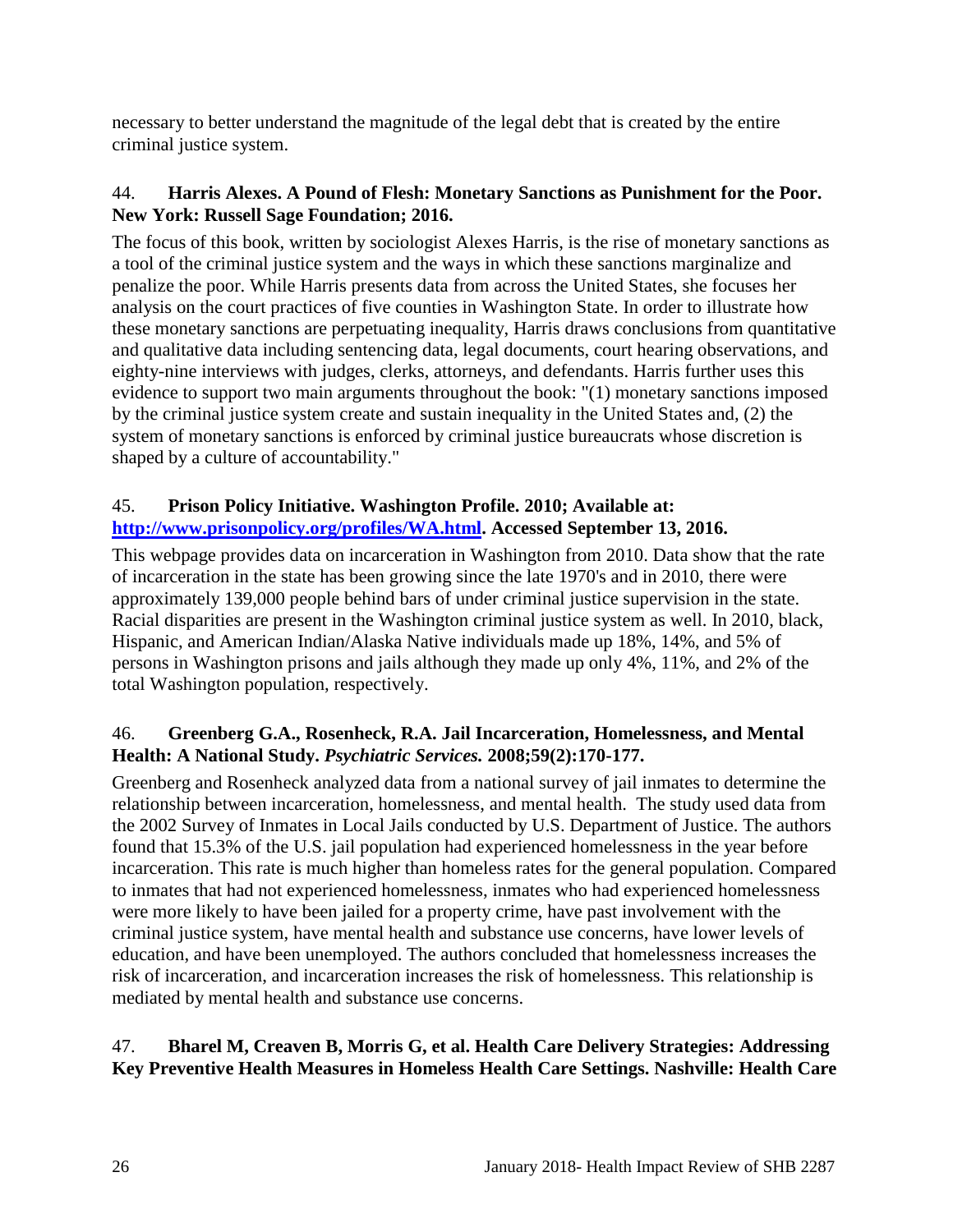#### **for the Homeless Clinicians' Network, National Health Care for the Homeless Council, Inc.;2011.**

Bahrel et al. present data and evidence-based recommendations in regards to clinical practices for preventive care for individuals who are homeless or marginalized. To create this report, clinicians from the Health Care for the Homeless (HCH) Clinicians' Network created a Preventive Medicine Task Force (PMTF). This task force conducted a literature review and further evaluated the U.S. Preventive Services Task Force (USPSTF) recommendations for their potential impacts and barriers for persons experiencing homelessness. Evidence from the literature review shows that in addition to health issues such as nutrition disorders, higher rates of respiratory disorders, skin and dental problems, infectious diseases, and injuries due to environmental exposure, accident and violence, individuals experiencing homelessness also have high rates of mental illness. The National Alliance to End Homelessness estimates that, "approximately 50% of individuals experiencing homelessness have mental health issues, of which approximately 25% have serious mental disorders, including chronic depression, bipolar disorder and schizophrenia." Further, due to inadequate access to health care services, many individuals experiencing homelessness do not receive proper preventive care such as screening and treatment for chronic illness. Finally, based on the USPSTF recommendations and data from the literature, the authors put forth their own set of recommendations that they believe will contribute to the highest impact of care within homeless health care settings.

## 48. **Washington State Health Assessment. Washington State Department of Health;2018.**

In this draft of the 2018 State Health Assessment, death certificate data from 2012-2016 indicate that American Indian/Alaska Natives(AI/AN) had the highest drug overdose death rate followed by Blacks and whites. The authors discuss that, "In 2016, there were 4.5 times as many hospitalizations and nearly 11 times the number of visits to emergency departments for drug overdose compared to the number of deaths. In addition, many nonfatal overdoses are not treated at a hospital and, therefore, are not counted in currently available data."

## 49. **Northwest Portland Area Indian Health Board. American Indian/Alaska Native Community Health Profiles: Washington Substance Abuse.2014.**

The Northwest Portland Area Indian Health Board analyzed Washington state death certificate data for 2006-2010 and corrected for misclassification of AI/AN individuals using the Improving Data & Enhancing Access – Northwest Project. These data indicate that prescription opioid pain relievers contributed to 2.9% of deaths among AI/AN populations and 1.1% of deaths among non-Hispanic white populations. This report does not indicate if these differences are statistically significant.

## 50. **Centers for Disease Control and Prevention. Morbidity and Mortality Weekly Report November 1, 2011. Vital Signs: Overdoses of Prescription Opioid Pain Relievers-- United States, 1999-2008.2011.**

The Centers for Disease Control and Prevention analyzed 2008 National Vital Statistics data and found that AI/AN populations had the highest age-adjusted rates of overdose deaths from opioid pain relievers with rates for non-Hispanic white populations being nearly as high. These rates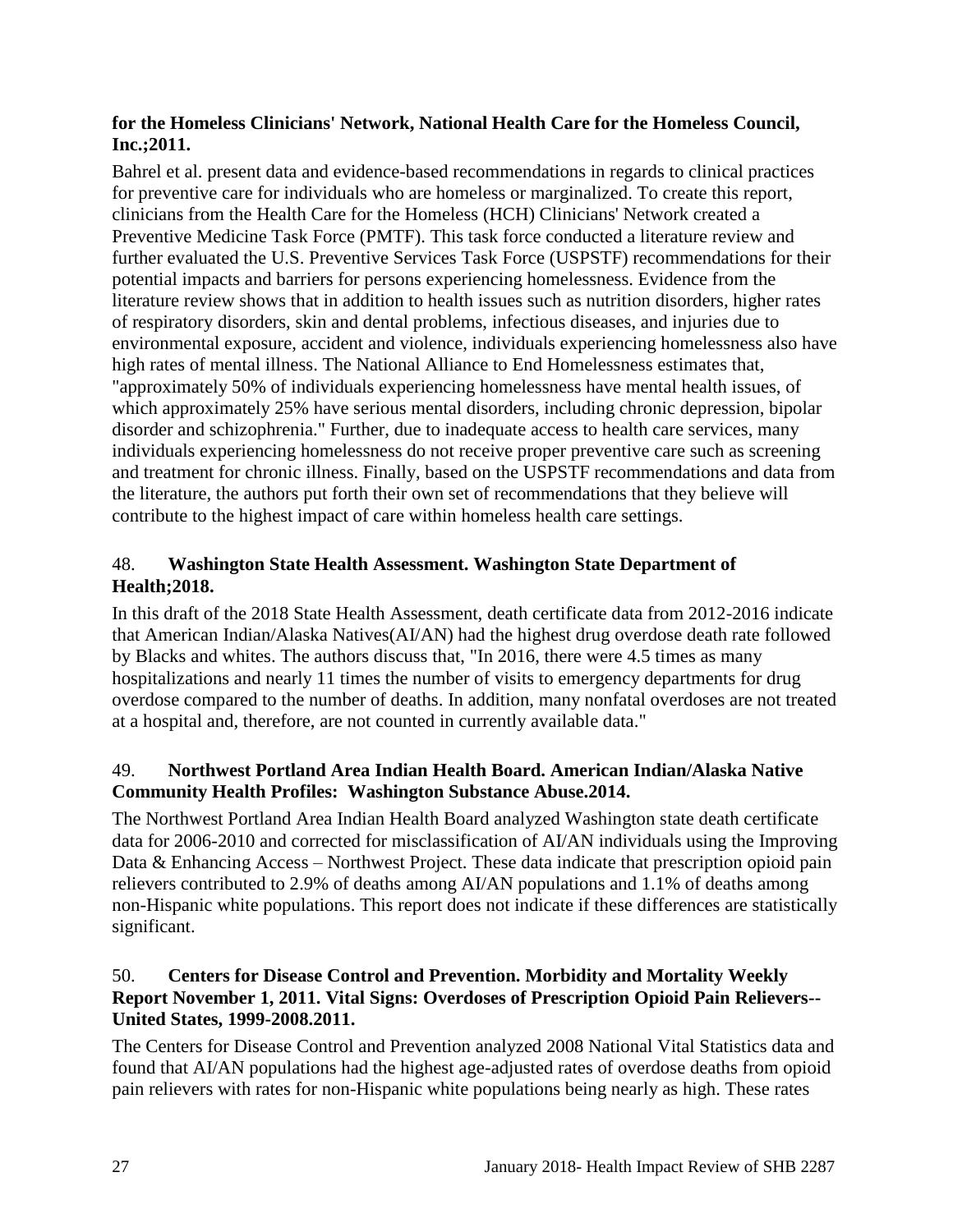were nearly three times higher than those for black and Hispanic white populations. The authors cite two studies which indicate that these death rates mirror the non-medical and medical use of opioid pain relievers by subpopulations. Vital statistic data is subject to limitations such as misclassification of race/ethnicity and cause of death on death certificates.

## 51. **Washington State Department of Health. Vital Statistics Data.2011-2013.**

Vital statistics data indicate that between 2011 and 2013 in Washington state, 1,176 individuals died of prescription opioid overdose and 658 individuals died of non-prescription opioid overdose. American Indian/Alaska Natives (AI/AN) were significantly more likely than any other racial/ethnic group to be victims of fatal overdoses from both prescription and nonprescription opioids. The AI/AN population had an age-adjusted rate almost three times higher than that for the overall population. The numbers for the Native Hawaiian and Other Pacific Islander population were too low to calculate the rates for both prescription and non-prescription as were the numbers for the Asian population for non-prescription. Rates were calculated per 100,000, age-adjusted for the United States 2000 population. The data also show a steady increase in the number of opioid overdose deaths for all populations between 1995 and 2013 with a larger increase among prescription-related overdose deaths. The rate increased from an age-adjusted death rate for all opioids of 3.3/100,000 (95% CI 2.9-3.8/100,000) in 1995 to 8.6/100,000 (7.9-9.3/100,000) in 2013. It is important to note the potential limitations of death certificate data such as possible misclassification of both race/ethnicity and cause of death. The age-adjusted rates for 2011-2013 were as follows for opioid overdose deaths:

## 52. **Poel A. Health of Washington State Report: Mortality and Life Expectancy. Data Update 2015. Washington State Department of Health;2015.**

Poel presents Washington state data on mortality and life expectancy. The data show that ageadjusted death rates were higher in Washington census tracks with higher poverty rates. The state data also show that American Indian/Alaska Natives, Native Hawaiian/Other Pacific Islanders, and black residents had the highest age-adjusted death rate and shortest life expectancy at birth compared to other groups in the state.

## <span id="page-29-0"></span>53. **Kemple Angela. Health of Washington State Report: Diabetes. Washington State Department of Health;2016.**

Kemple presents data from Washington regarding diabetes in the state. Washington data from the Behavioral Risk Factor Surveillance System (BRFSS) from 2012-2014 show that among adults, the percentage of persons with diabetes increased as household income decreased. This relationship was also true for education. Further, BRFSS data also show that age-adjusted diabetes prevalence is highest among those who are Hispanic, American Indian/Alaska Native, and black.

## 54. **Serafin M. Health of Washington State Report: Self-reported Health Status. Data Update 2016. Washington State Department of Health;2016.**

Serafin presents data from Washington state on self-reported health status. The data show that after accounting for age, education, race and ethnicity, household income was a strong predictor of self-reported health status. Health status varied by race and ethnicity, with close to 35% of